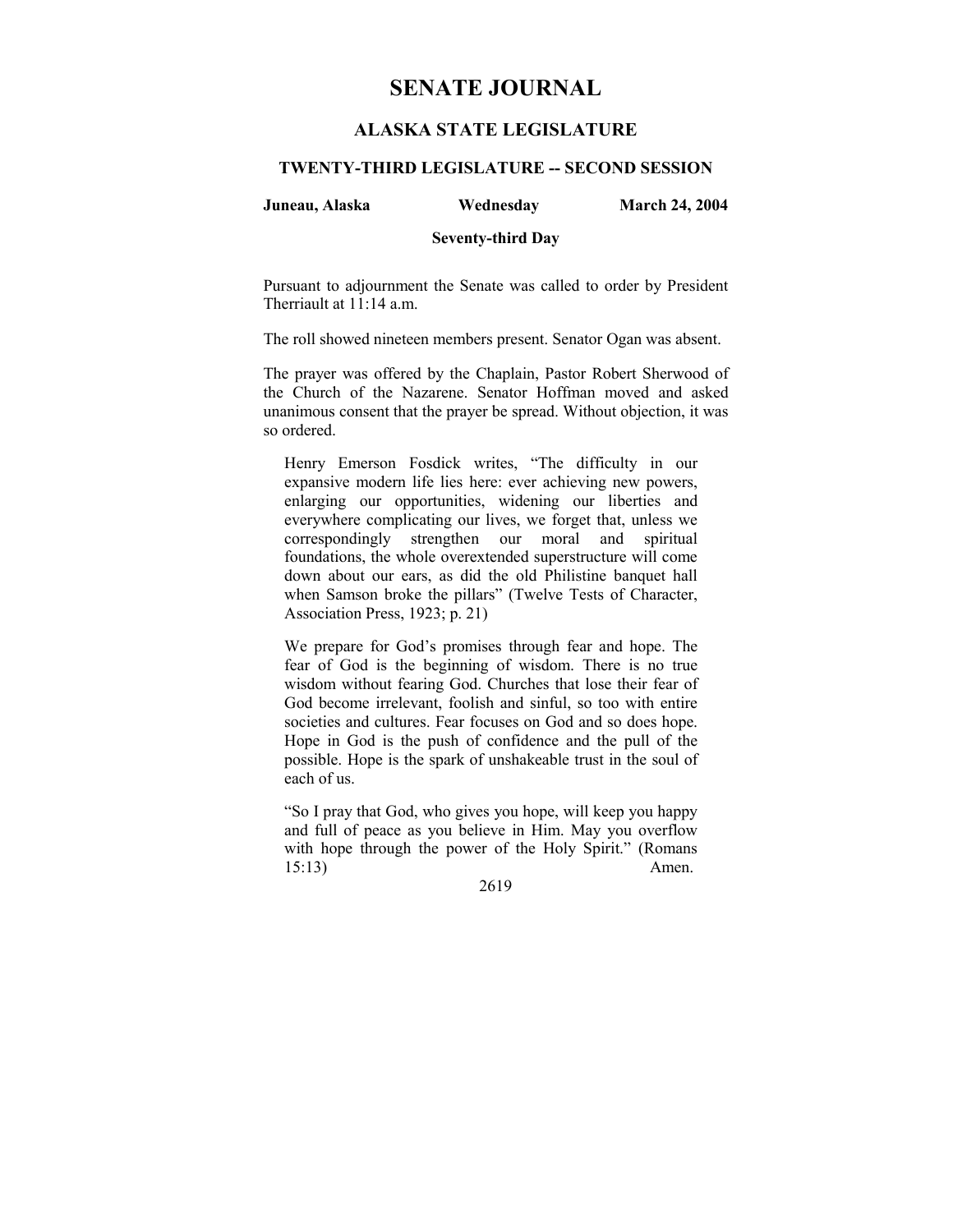Senator Cowdery led the Senate in the Pledge of Allegiance.

#### **Certification**

Senator Ben Stevens moved and asked unanimous consent that the journals for the seventy-first and seventy-second legislative days be approved as certified by the Secretary. Without objection, it was so ordered.

The presence of Senator Ogan was noted.

#### **Messages from the Governor**

### **SB 270**

Message dated March 22 was read, stating the Governor signed the following bill and transmitted the engrossed and enrolled copies to the Lieutenant Governor's Office for permanent filing:

SENATE BILL NO. 270 am H "An Act establishing November as Avalanche Awareness Month."

> Chapter 10, SLA 2004 Effective Date: 06/20/2004

Letter dated March 22 and received March 24 was read, stating in accordance with AS 39.05.080, I submit the following names for legislative confirmation of appointments to the boards and commissions set out below:

## **Board of Agriculture and Conservation**

Pete A. Alexion - North Pole Appointed: 3/10/2004 Term Expires: 9/1/2006

Allan Baldwin - Palmer Appointed: 9/1/2000 Reappointed: 10/1/2001 Term Expires: 9/1/2004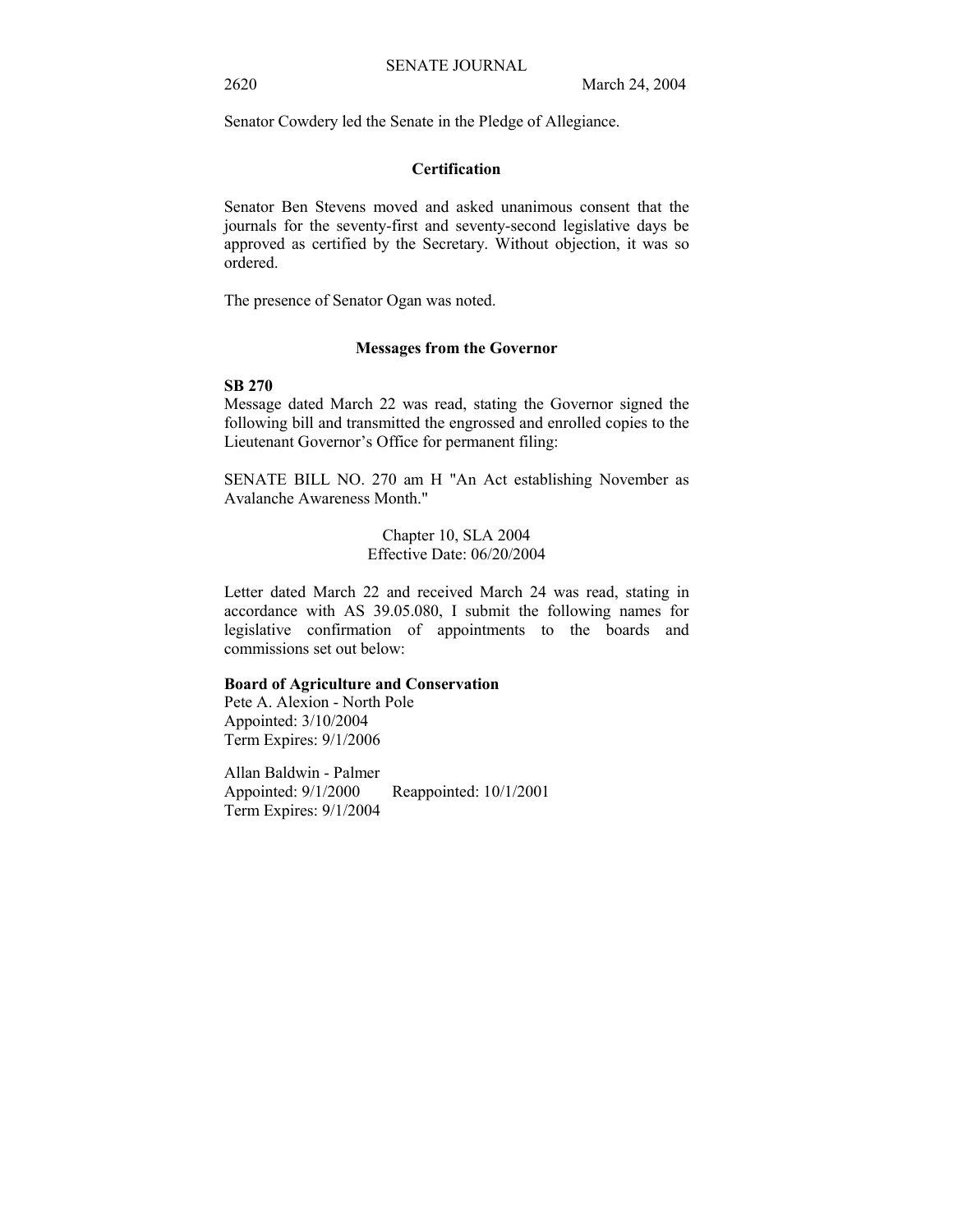Rhonda P. Boyles - Fairbanks Appointed: 3/10/2004 Term Expires: 9/1/2006

Donald J. Brainard - Palmer Appointed: 9/1/2000 Reappointed: 3/10/2004 Term Expires: 9/1/2006

Peter T. Fellman - Delta Junction Appointed: 7/30/2003 Term Expires: 9/1/2005

Sam F. Lightwood - Copper Center Appointed: 9/1/2000 Reappointed: 8/14/2002 Term Expires: 9/1/2005

Ron E. Long - Seward Appointed: 3/10/2004 Reappointed: 9/1/2004 Term Expires: 9/1/2007

The appointments were referred to the Resources Committee.

### **Occupational Safety and Health Review Board**

Thor R. Christianson - Sitka Appointed: 3/5/2004 Term Expires: 3/1/2008

The appointment was referred to the Health, Education and Social Services Committee.

#### **Personnel Board**

Laura Plenert - Ketchikan Appointed: 3/10/2004 Term Expires: 3/1/2010

The appointment was referred to the Labor and Commerce Committee.

The resumes for these appointments have been submitted to the Offices of the Senate Secretary and the Chief Clerk.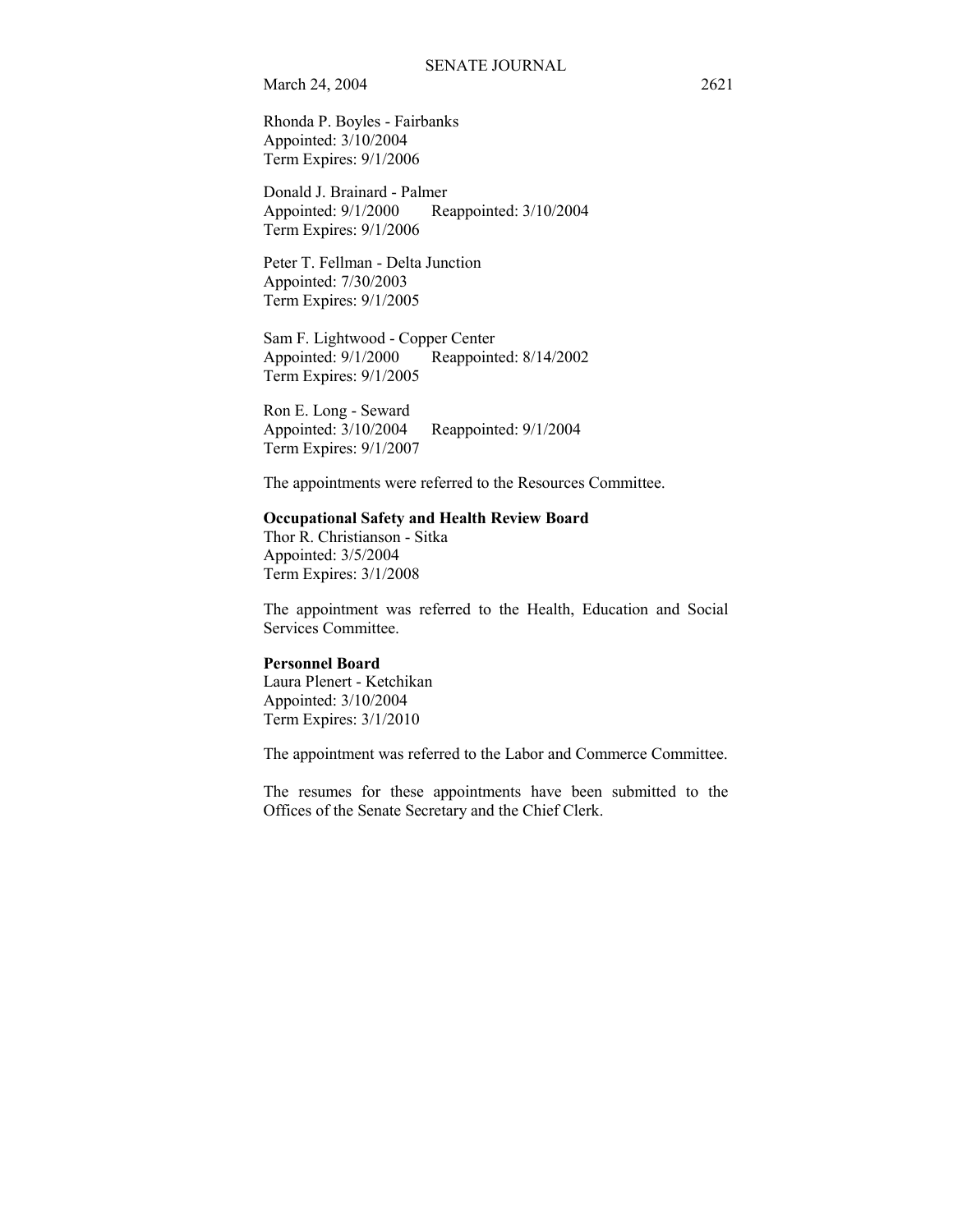#### **Messages from the House**

Message dated March 22 was read, stating the House passed and transmitted for consideration:

## **First Reading and Reference of House Resolutions**

#### **HCR 25**

CS FOR HOUSE CONCURRENT RESOLUTION NO. 25(RES) BY THE HOUSE RESOURCES COMMITTEE,

> Relating to Alaska Wild Salmon Week, June 28 - July 4, 2004.

was read the first time and referred to the State Affairs and Resources Committees.

#### **HCR 29**

HOUSE CONCURRENT RESOLUTION NO. 29 am BY REPRESENTATIVES HEINZE, McGuire, Gruenberg, Rokeberg, Seaton, Lynn,

> Relating to support for therapeutic courts for repeat driving while under the influence offenders.

was read the first time and referred to the State Affairs and Judiciary Committees.

Message dated March 22 was read, stating the House passed and transmitted for consideration:

#### **First Reading and Reference of House Bills**

#### **HB 451**

HOUSE BILL NO. 451 BY THE HOUSE RULES COMMITTEE BY REQUEST, entitled:

> "An Act relating to therapeutic courts; and providing for an effective date."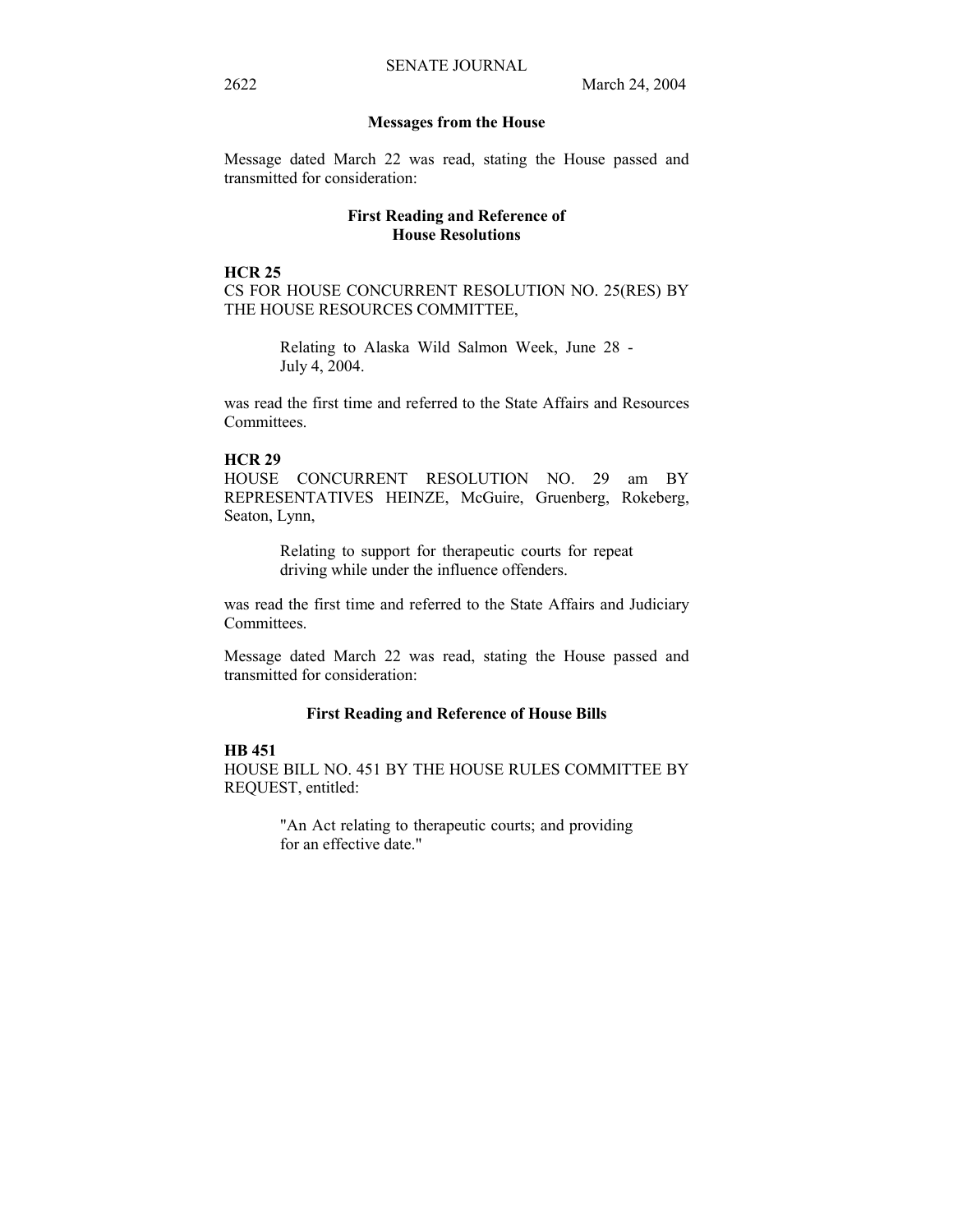was read the first time and referred to the Judiciary and Finance **Committees** 

#### **HB 478**

HOUSE BILL NO. 478 BY REPRESENTATIVE WILSON, entitled:

"An Act relating to the issuance of commercial fishing interim-use permits; and providing for an effective date."

was read the first time and referred to the Labor and Commerce Committee.

#### **Standing Committee Reports**

#### **SB 246**

The State Affairs Committee considered SENATE BILL NO. 246 "An Act relating to the commission of an offense or a juvenile delinquency act involving the victim's race, sex, color, creed, physical or mental disability, sexual orientation, ancestry, or national origin; relating to sentencing, informal adjustment, and adjudication for those offenses and acts; relating to a diversity tolerance program for certain juvenile delinquency acts; relating to a civil cause of action for certain acts involving discriminatory harassment; and providing for an effective date." Signing do pass: Senator Gary Stevens, Chair; Senators Hoffman, Stedman, Guess.

The following fiscal information was published today:

 Fiscal Note No. 1, indeterminate, Department of Administration Fiscal Note No. 2, zero, Department of Public Safety Fiscal Note No. 3, zero, Department of Law Fiscal Note No. 4, indeterminate, Alaska Court System

President Therriault added a Finance Committee referral to the bill.

The bill was referred to the Judiciary, then Finance Committees.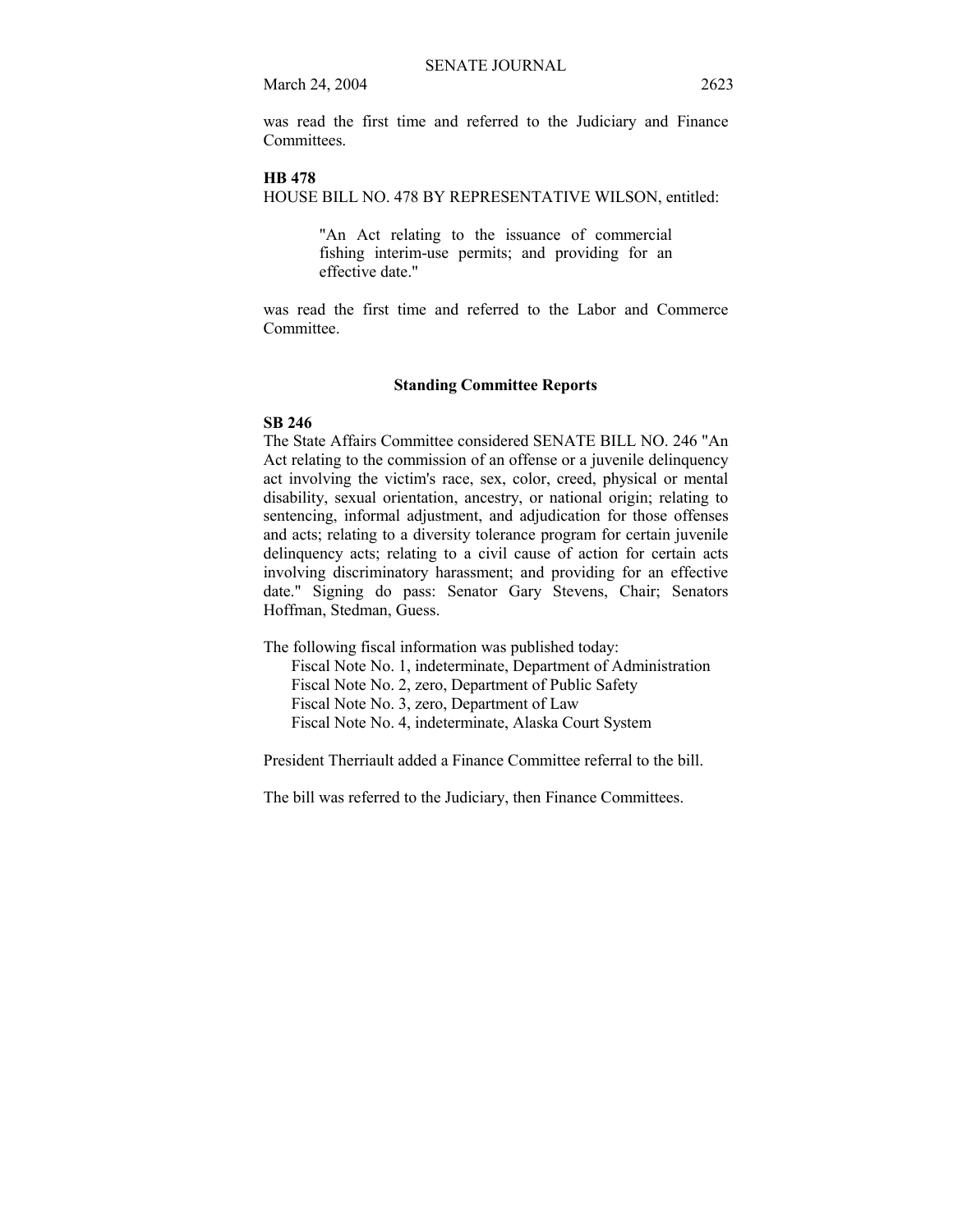## **SB 271**

The Finance Committee considered SENATE BILL NO. 271 "An Act amending the purpose of the Alaska Natural Gas Development Authority to include planning, developing, constructing, managing, or operating an economically viable gas pipeline project from the North Slope of Alaska by a route that parallels the Trans Alaska Pipeline System or the Alaska Highway; authorizing evaluation of opportunities for private sector involvement in the project; amending requirements related to the Authority's preparation of a development plan; and providing for an effective date." Signing do pass: Senators Green, Wilken, Cochairs; Senator Dyson. Signing no recommendation: Senators Hoffman, Olson, Bunde, Ben Stevens.

The following previously published fiscal information applies: Fiscal Note No. 1, indeterminate, Department of Revenue

The bill was referred to the Rules Committee.

#### **SB 273**

Forthcoming fiscal note (page 2597) for the Finance Committee Substitute for SENATE BILL NO. 273 "An Act relating to the Alaska Seafood Marketing Institute, the seafood marketing assessment, the seafood marketing tax, and the seafood product tax; and providing for an effective date" was published today:

Fiscal Note No. 4, zero, Office of the Governor

The bill is on today's calendar.

#### **SB 286**

The Finance Committee considered SENATE BILL NO. 286 "An Act relating to direct marketing fisheries businesses, to the fisheries business tax, and to liability for payment of taxes and assessments on the sale or transfer of fishery resources; and providing for an effective date" and recommended it be replaced with

CS FOR SENATE BILL NO. 286(FIN)

Signing do pass: Senators Wilken, Green, Cochairs; Senators Dyson, Hoffman, Olson, Bunde, Ben Stevens.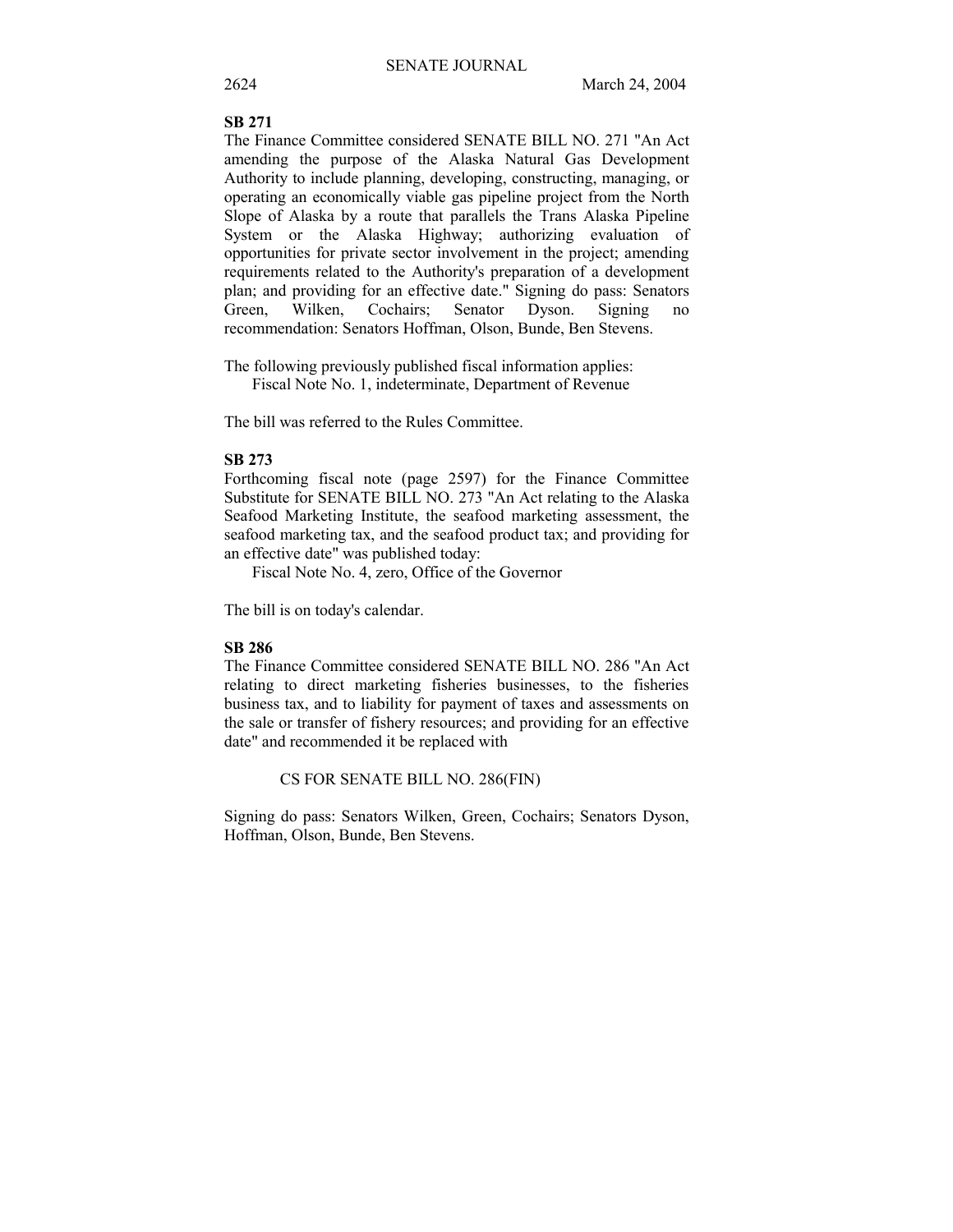The following previously published fiscal information applies: Fiscal Note No. 1, Department of Revenue Fiscal Note No. 2, zero, Department of Fish and Game

The bill was referred to the Rules Committee.

#### **SB 300**

The Finance Committee considered SENATE BILL NO. 300 "An Act relating to an attorney's lien, to court actions, and to other proceedings where attorneys are employed" and recommended it be replaced with

> CS FOR SENATE BILL NO. 300(FIN) "An Act relating to an attorney's lien, to court actions, and to other proceedings where attorneys are employed; and providing for an effective date."

Signing do pass: Senators Wilken, Green, Cochairs; Senators Dyson, Hoffman, Bunde, Ben Stevens. Signing no recommendation: Senator Olson.

The following previously published fiscal information applies: Fiscal Note No. 1, zero, Department of Natural Resources Fiscal Note No. 2, zero, Alaska Court System Fiscal Note No. 3, zero, Department of Law

The bill was referred to the Rules Committee.

#### **SB 338**

The Judiciary Committee considered SENATE BILL NO. 338 "An Act relating to actionable claims against state employees; relating to the state's defense and indemnification of its employees and former employees with respect to claims arising out of conduct that is within the scope of employment; amending the Public Employment Relations Act regarding claims against the state or state employees; and providing for an effective date" and recommended the adoption of the State Affairs Committee Substitute offered on page 2562.

Signing do pass: Senator Seekins, Chair; Senators Therriault, Ellis. Signing no recommendation: Senators French, Ogan.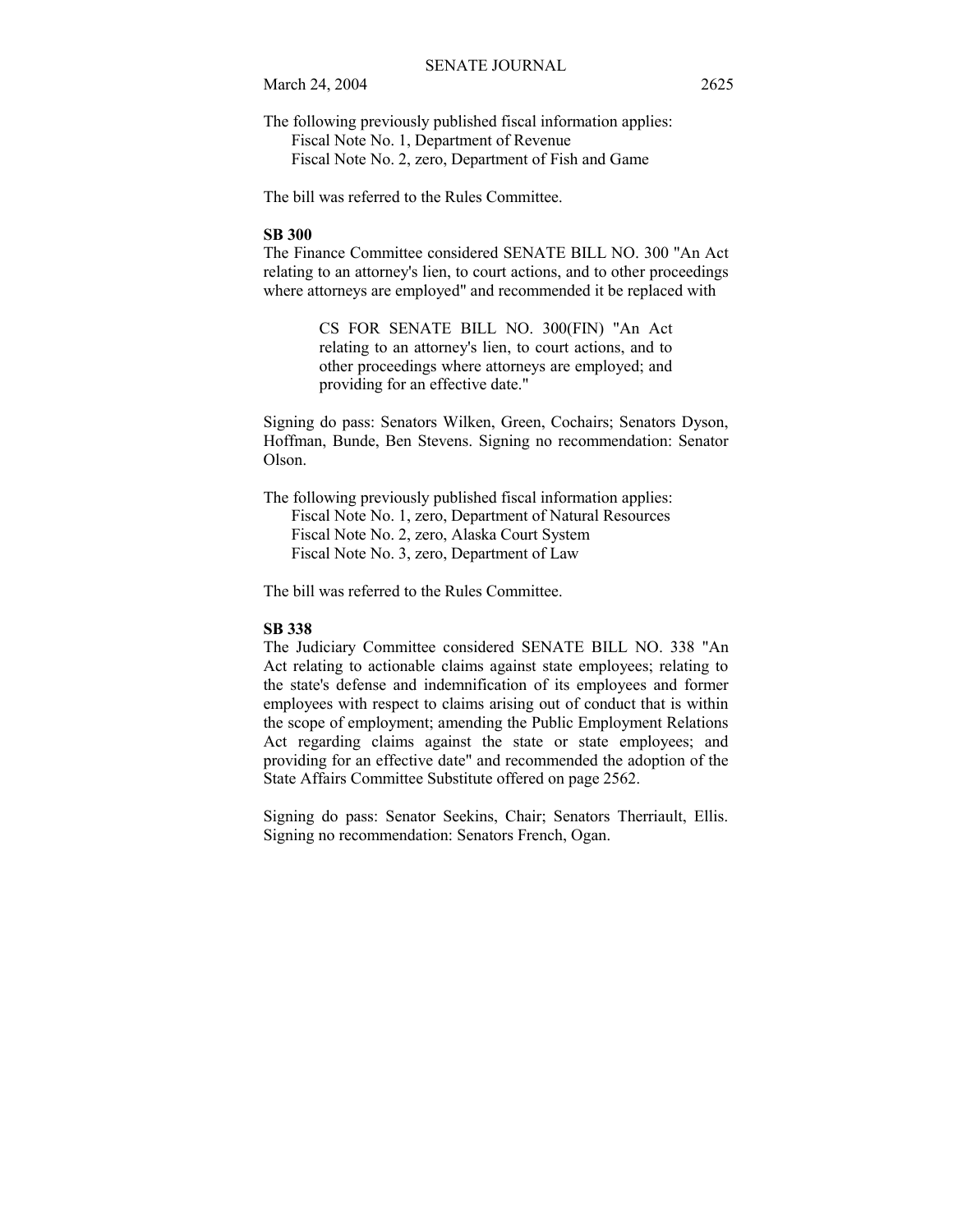The following previously published fiscal information applies: Fiscal Note No. 1, zero, Department of Law

The bill was referred to the Rules Committee.

## **SB 357**

The Labor and Commerce Committee considered SENATE BILL NO. 357 "An Act relating to the regulation of insurance, insurance licenses, qualifications of insurance producers, surplus lines, fraud investigations, electronic transactions, and compliance with federal law and national standards; and providing for an effective date" and recommended it be replaced with

CS FOR SENATE BILL NO. 357(L&C)

Signing no recommendation: Senator Bunde, Chair; Senators French, Gary Stevens. Signing do pass: Senators Seekins, Davis.

The following fiscal information was published today:

 Fiscal Note No. 1, zero, Department of Community and Economic Development

The bill was referred to the Finance Committee .

## **SB 373**

The Health, Education and Social Services Committee considered SENATE BILL NO. 373 "An Act relating to residency and internship permits issued by the State Medical Board; and providing for an effective date." Signing do pass: Senator Dyson, Chair; Senators Green, Wilken, Davis. Signing no recommendation: Senator Guess.

The following fiscal information was published today:

 Fiscal Note No. 1, zero, Department of Community and Economic Development

The bill was referred to the Rules Committee.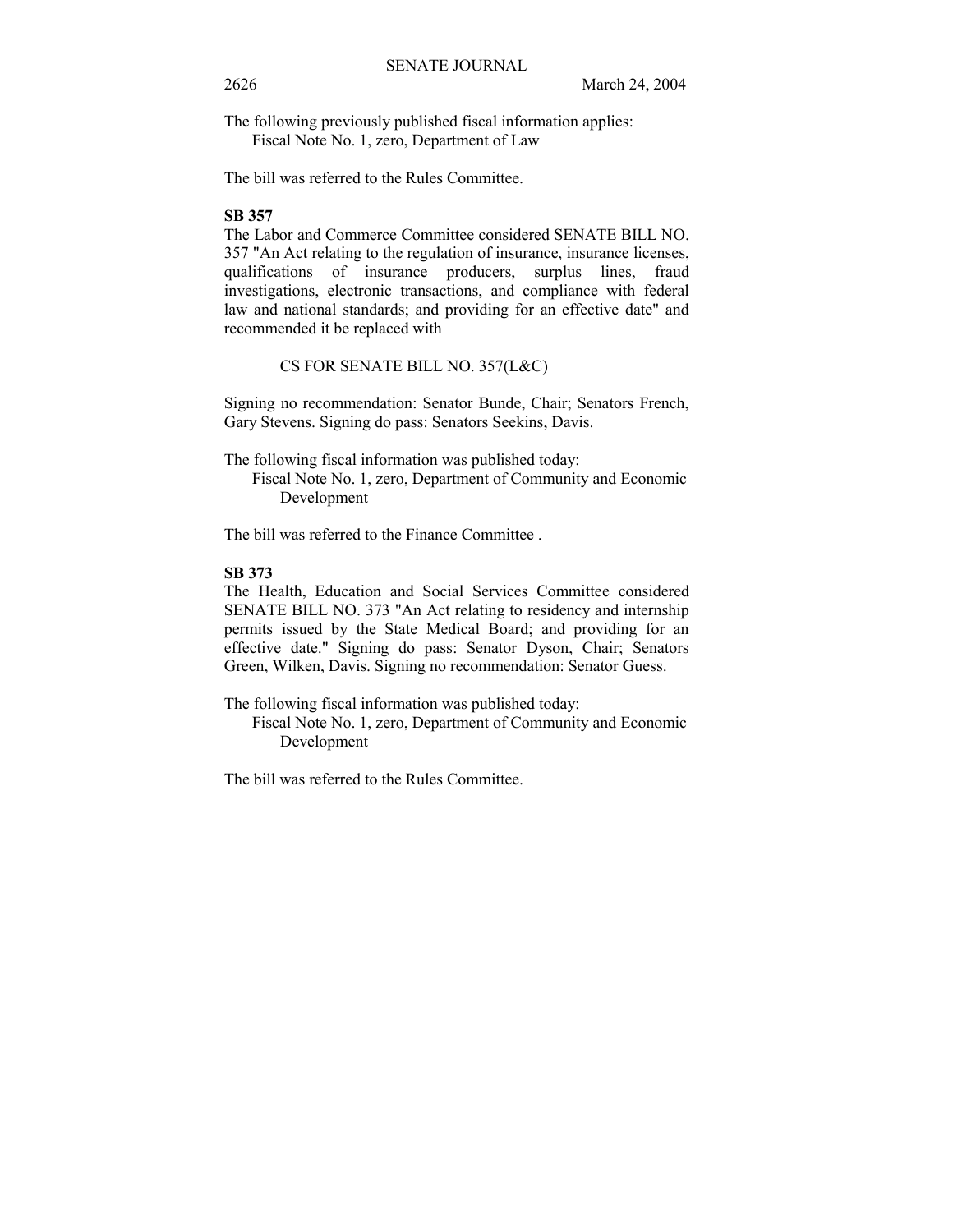#### **HB 340**

The Labor and Commerce Committee considered CS FOR HOUSE BILL NO. 340(JUD) am "An Act relating to damages in an action for a defect in the design, construction, and remodeling of certain dwellings; and providing for an effective date." Signing do pass: Senator Bunde, Chair; Senator Seekins. Signing no recommendation: Senators Davis, French, Gary Stevens.

The following previously published fiscal information applies:

 Fiscal Note No. 1, zero, Department of Community and Economic Development

The bill was referred to the Judiciary Committee.

#### **HJR 34**

The Labor and Commerce Committee considered CS FOR HOUSE JOINT RESOLUTION NO. 34(FSH) Requesting the United States Department of Agriculture and the United States Department of Labor to extend Trade Adjustment Assistance benefits to Alaska salmon fishermen; requesting the United States Congress and the United States Department of Agriculture to extend additional disaster and price support benefits to Alaska salmon fishermen; and requesting the United States Department of Commerce to establish a Trade Adjustment Assistance program specific to commercial fishermen. Signing do pass: Senator Bunde, Chair; Senators Seekins, Davis, Gary Stevens. Signing no recommendation: Senator French.

The following previously published fiscal information applies: Fiscal Note No. 1, zero, Legislative Agency

The resolution was referred to the Resources Committee.

#### **Introduction and Reference of Senate Bills**

#### **SB 375**

SENATE BILL NO. 375 BY THE SENATE RULES COMMITTEE BY REQUEST OF THE GOVERNOR, entitled: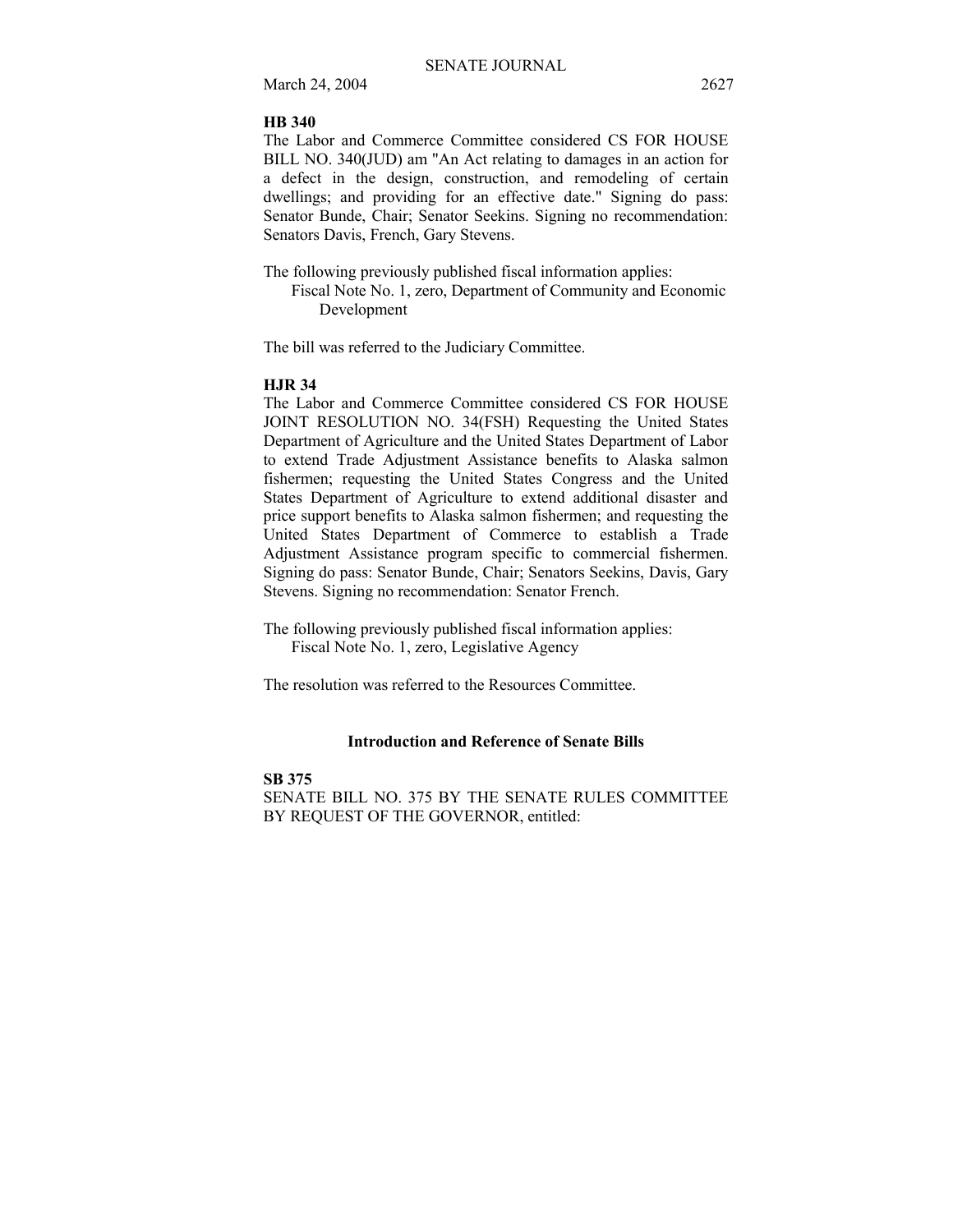"An Act relating to consideration by the legislature of the executive budget and other bills affecting appropriations; and providing for an effective date."

was read the first time and referred to the State Affairs and Finance Committees.

The following fiscal information was published today: Fiscal Note No. 1, indeterminate, Office of the Governor

Governor's transmittal letter dated March 22:

Dear President Therriault:

Under the authority of article III, section 18, of the Alaska Constitution, I am transmitting a bill relating to consideration by the Legislature of the executive budget and other bills affecting appropriations.

This bill was modeled on the "pay-as-you-go" provisions of the Congressional Budget and Impoundment Act, 2 U.S.C. 633(g). The pay-as-you-go principle is now commonly referred to as the "Gramm-Rudman" process. The purpose of the bill is to formalize the pay-asyou-go concept within the state's Executive Budget Act, AS 37.07. On occasion, it has been the practice of the Legislature to require that budget amendments be offset with cuts elsewhere in the budget or that there be a corresponding measure to increase revenue.

I strongly support the pay-as-you-go principle. The reality of our budget situation makes fiscal restraint a necessity. Under this bill, a budget amendment that would result in an increased appropriation would not be in order before the Legislature unless there were other measures available to offset the increased spending caused by the amendment. The concept is simple and workable if the Legislature embraces it.

The bill also proposes changes in the fiscal note process to require the proponent of a bill that would cause the increase of an appropriation to also propose a cost savings or revenue enhancement measure to offset the increase.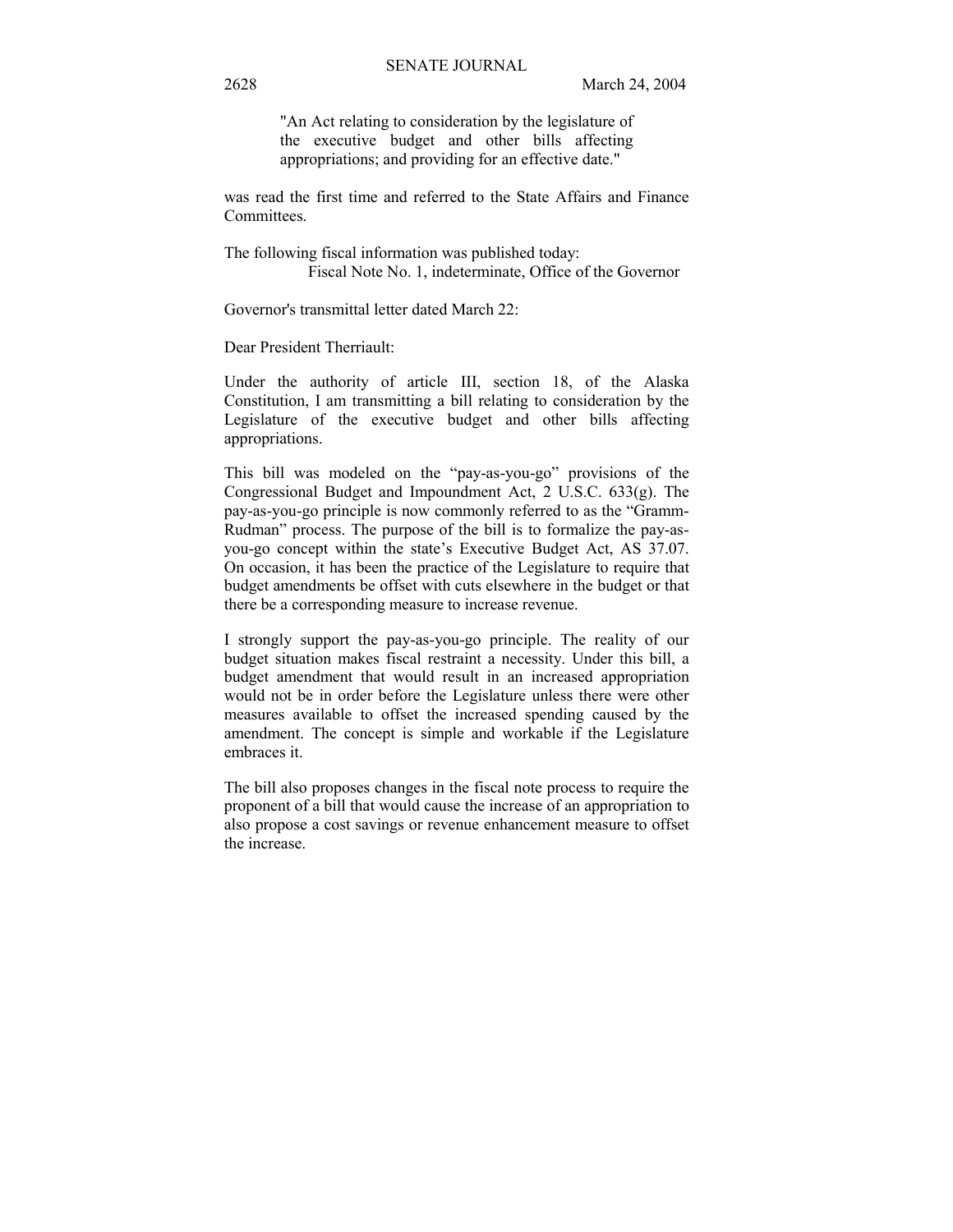I urge your prompt and favorable action on this measure.

Sincerely yours,  $\sqrt{s}$ Frank H. Murkowski

Governor

### **SB 376**

SENATE BILL NO. 376 BY THE SENATE HEALTH, EDUCATION AND SOCIAL SERVICES COMMITTEE, entitled:

> "An Act relating to public assistance and subpoena powers."

was read the first time and referred to the Health, Education and Social Services and Finance Committees.

### **Consideration of the Calendar**

### **Second Reading of Senate Bills**

#### **SB 227**

SENATE BILL NO. 227 "An Act relating to municipal initiative and referendum elections" was read the second time.

Senator Gary Stevens, Chair, moved and asked unanimous consent for the adoption of the State Affairs Committee Substitute offered on page 2343. Without objection, CS FOR SENATE BILL NO. 227(STA) was adopted.

Senator Gary Stevens offered Amendment No. 1:

Page 1, line 11:

Delete "within 75 days, but not sooner than 45 days after certification"

Insert "[WITHIN 75 DAYS, BUT NOT SOONER THAN 45 DAYS AFTER CERTIFICATION]"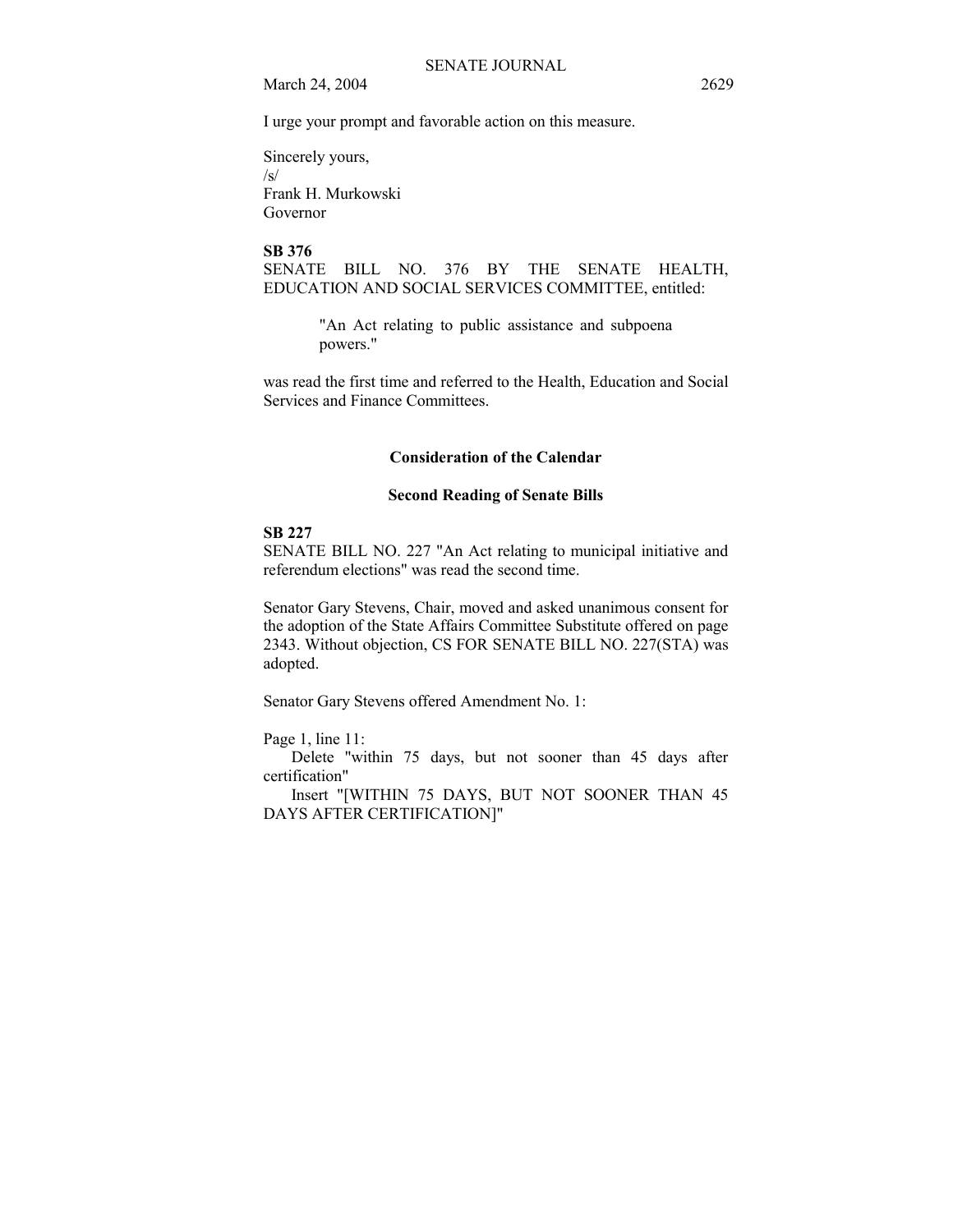Page 2, lines 7 - 8:

Delete "within 75 days, but not sooner than 45 days after certification" Insert "[WITHIN 75 DAYS, BUT NOT SOONER THAN 45 DAYS AFTER CERTIFICATION]"

Senator Gary Stevens moved for the adoption of Amendment No. 1. Senator Guess objected, then withdrew her objection. There being no further objection, Amendment No. 1 was adopted.

Senator Ben Stevens offered Amendment No. 2:

#### Page 1, line 1, following "**municipal**":

#### Insert "**runoff elections and to municipal**"

Page 1, following line 2:

Insert new bill sections to read:

"**\* Section 1.** AS 29.10.200 is amended by adding a new paragraph to read:

(64) AS 29.26.060(e) (runoff election for mayor).

 **\* Sec. 2.** AS 29.26.060(a) is amended to read:

(a) Unless otherwise provided by ordinance, a runoff election shall be held if no candidate receives over 40 percent of the votes cast for the office of

[(1) MAYOR; OR

(2)] member of the governing body or school board if candidates run for a designated seat.

 **\* Sec. 3.** AS 29.26.060 is amended by adding new subsections to read:

> (d) Unless otherwise provided by ordinance, a runoff election shall be held in a municipality with less than 100,000 residents if no candidate receives over 40 percent of the votes cast for the office of mayor.

> (e) A runoff election shall be held in a municipality with at least 100,000 residents if no candidate receives over 50 percent of the votes cast for the office of mayor.

> (f) Subsection (e) of this section applies to certain home rule and general law municipalities."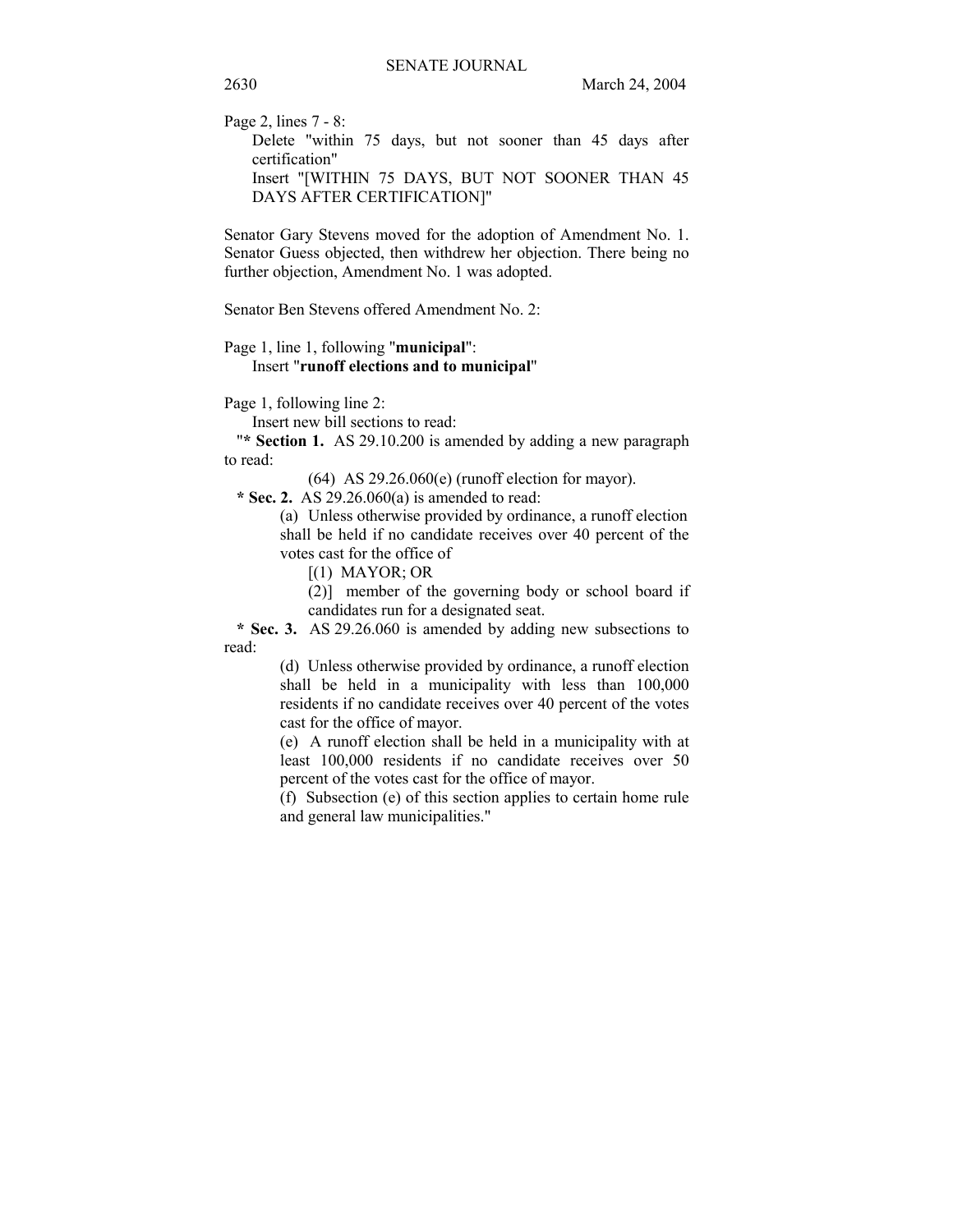Page 1, line 3: Delete "**Section 1**" Insert "**Sec. 4**"

Renumber the following bill sections accordingly.

Senator Ben Stevens moved for the adoption of Amendment No. 2. Senator Ellis objected.

Senator Guess moved for the adoption of the following amendment to Amendment No. 2:

In Sec.  $3(d)$ : Delete "with less than 100,000 residents"

In Sec.  $3(e)$ : Delete "with at least 100,000 residents"

Senator Ben Stevens objected.

The question being: "Shall the amendment to Amendment No. 2 be adopted?" The roll was taken with the following result:

CSSB 227(STA) am Second Reading Amendment to Amendment No. 2

### **YEAS: 9 NAYS: 11 EXCUSED: 0 ABSENT: 0**

Yeas: Davis, Ellis, Elton, French, Guess, Hoffman, Lincoln, Ogan, Olson

Nays: Bunde, Cowdery, Dyson, Green, Seekins, Stedman, Stevens B, Stevens G, Therriault, Wagoner, Wilken

and so, the amendment to Amendment No. 2 was not adopted.

Senator French moved for the adoption of the following second amendment to Amendment No. 2:

In Sec. 3, following  $\degree$ (e)":

Insert "Unless otherwise provided by ordinance"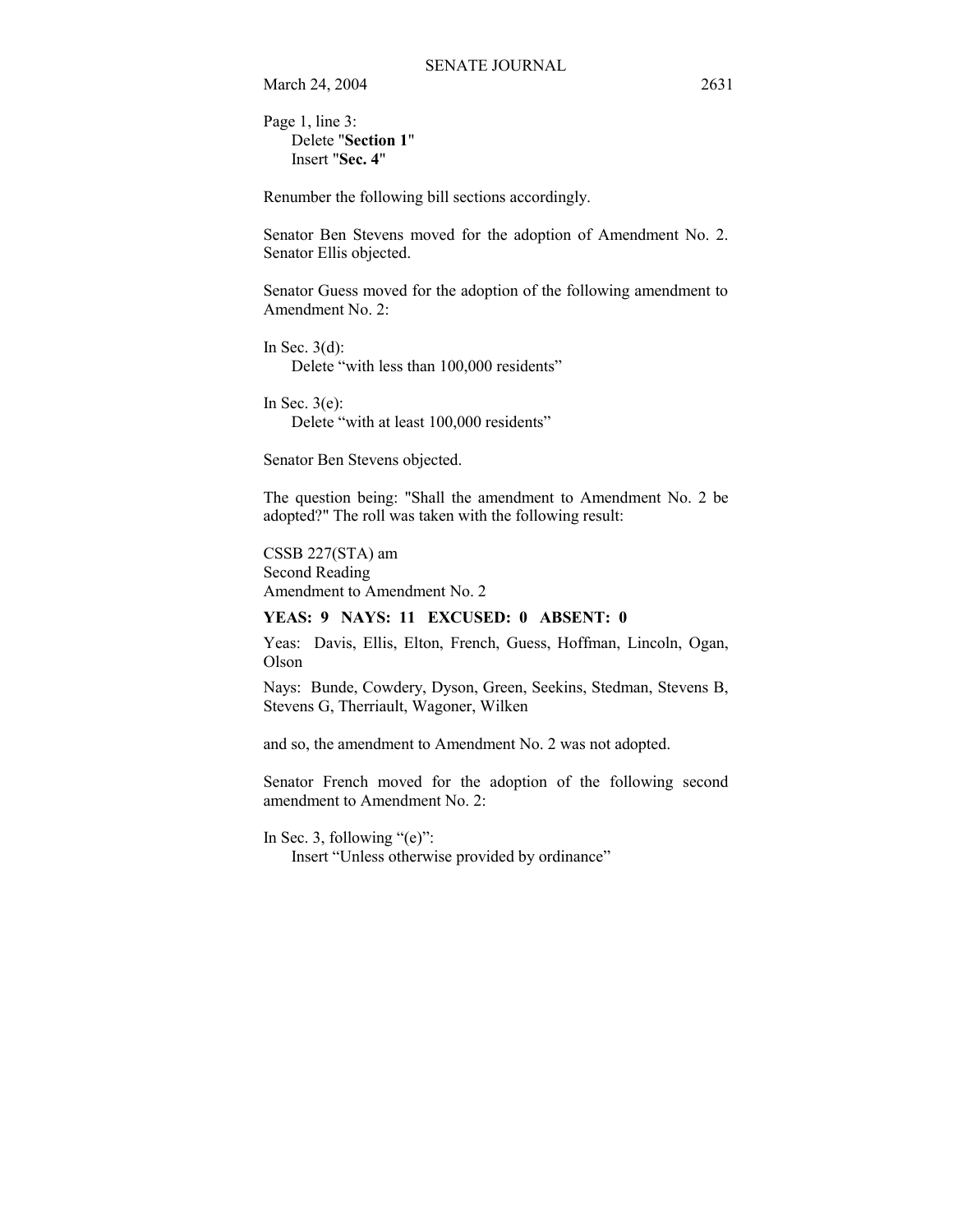Senator Ben Stevens objected.

The question being: "Shall the second amendment to Amendment No. 2 be adopted?" The roll was taken with the following result:

CSSB 227(STA) am Second Reading 2nd Amendment to Amendment No. 2

### **YEAS: 9 NAYS: 10 EXCUSED: 0 ABSENT: 1**

Yeas: Davis, Dyson, Ellis, Elton, French, Guess, Hoffman, Lincoln, Olson

Nays: Cowdery, Green, Ogan, Seekins, Stedman, Stevens B, Stevens G, Therriault, Wagoner, Wilken

Absent: Bunde

and so, the second amendment to Amendment No. 2 was not adopted.

Senator Ellis called the Senate. The call was satisfied.

Amendment No. 2 was before the Senate.

The question being: "Shall Amendment No. 2 be adopted?" The roll was taken with the following result:

CSSB 227(STA) am Second Reading Amendment No. 2

#### **YEAS: 11 NAYS: 9 EXCUSED: 0 ABSENT: 0**

Yeas: Cowdery, Dyson, Green, Ogan, Seekins, Stedman, Stevens B, Stevens G, Therriault, Wagoner, Wilken

Nays: Bunde, Davis, Ellis, Elton, French, Guess, Hoffman, Lincoln, Olson

and so, Amendment No. 2 was adopted.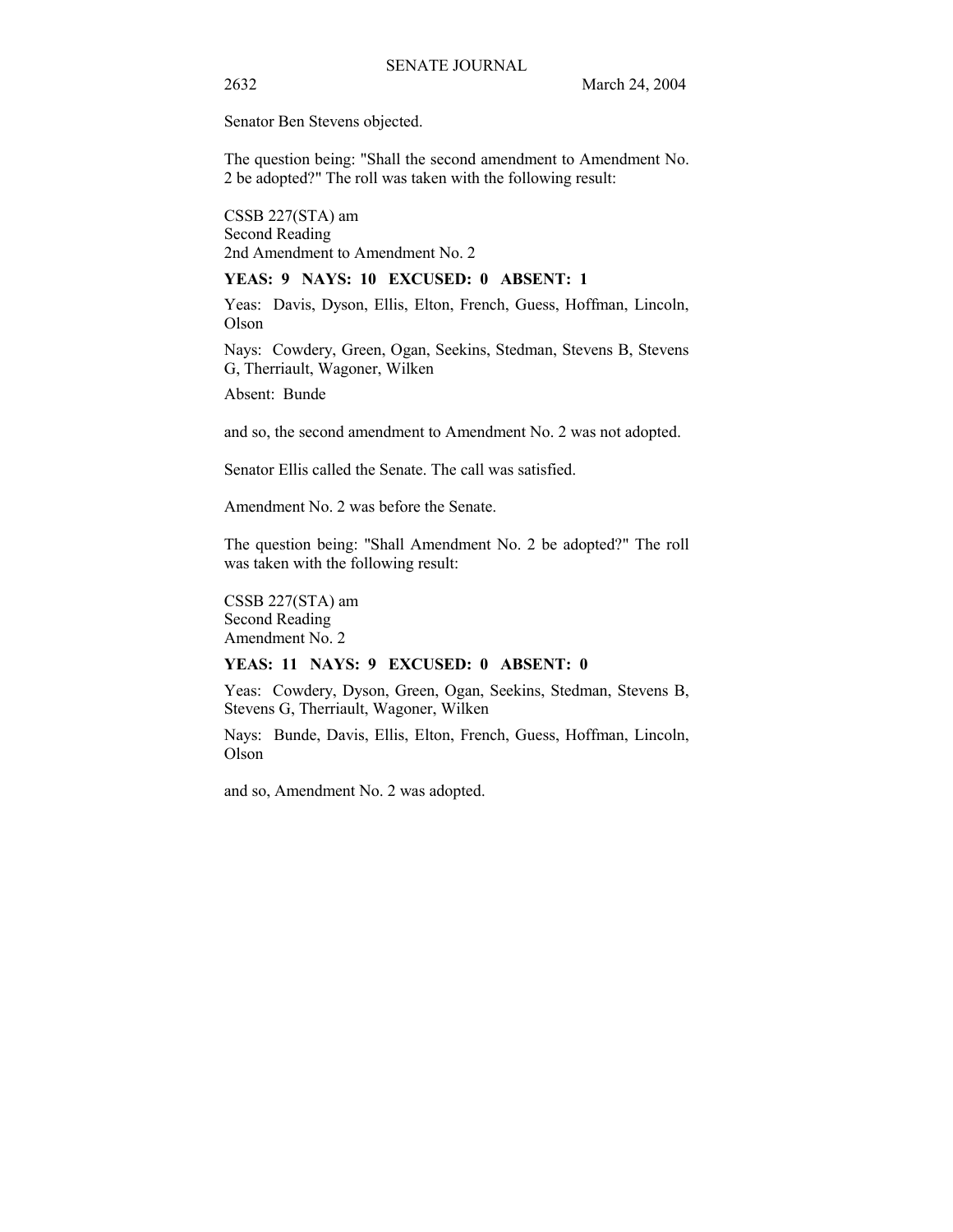Senator Ben Stevens moved and asked unanimous consent that CS FOR SENATE BILL NO. 227(STA) am "An Act relating to municipal runoff elections and to municipal initiative and referendum elections" be considered engrossed, advanced to third reading and placed on final passage. Without objection, it was so ordered.

CS FOR SENATE BILL NO. 227 (STA) am was read the third time.

The question being: "Shall CS FOR SENATE BILL NO. 227(STA) am "An Act relating to municipal runoff elections and to municipal initiative and referendum elections" pass the Senate?" The roll was taken with the following result:

CSSB 227(STA) am Third Reading - Final Passage

### **YEAS: 11 NAYS: 9 EXCUSED: 0 ABSENT: 0**

Yeas: Cowdery, Dyson, Green, Ogan, Seekins, Stedman, Stevens B, Stevens G, Therriault, Wagoner, Wilken

Nays: Bunde, Davis, Ellis, Elton, French, Guess, Hoffman, Lincoln, Olson

and so, CS FOR SENATE BILL NO. 227(STA) am passed the Senate.

Senator Ellis gave notice of reconsideration.

#### **SB 273**

SENATE BILL NO. 273 "An Act relating to the Alaska Seafood Marketing Institute, the seafood marketing assessment, the seafood marketing tax, and the seafood product tax; and providing for an effective date" was read the second time.

Senator Wilken, Cochair, moved and asked unanimous consent for the adoption of the Finance Committee Substitute offered on page 2596. Senator Ellis objected.

The question being: "Shall the Finance Committee Substitute be adopted?" The roll was taken with the following result: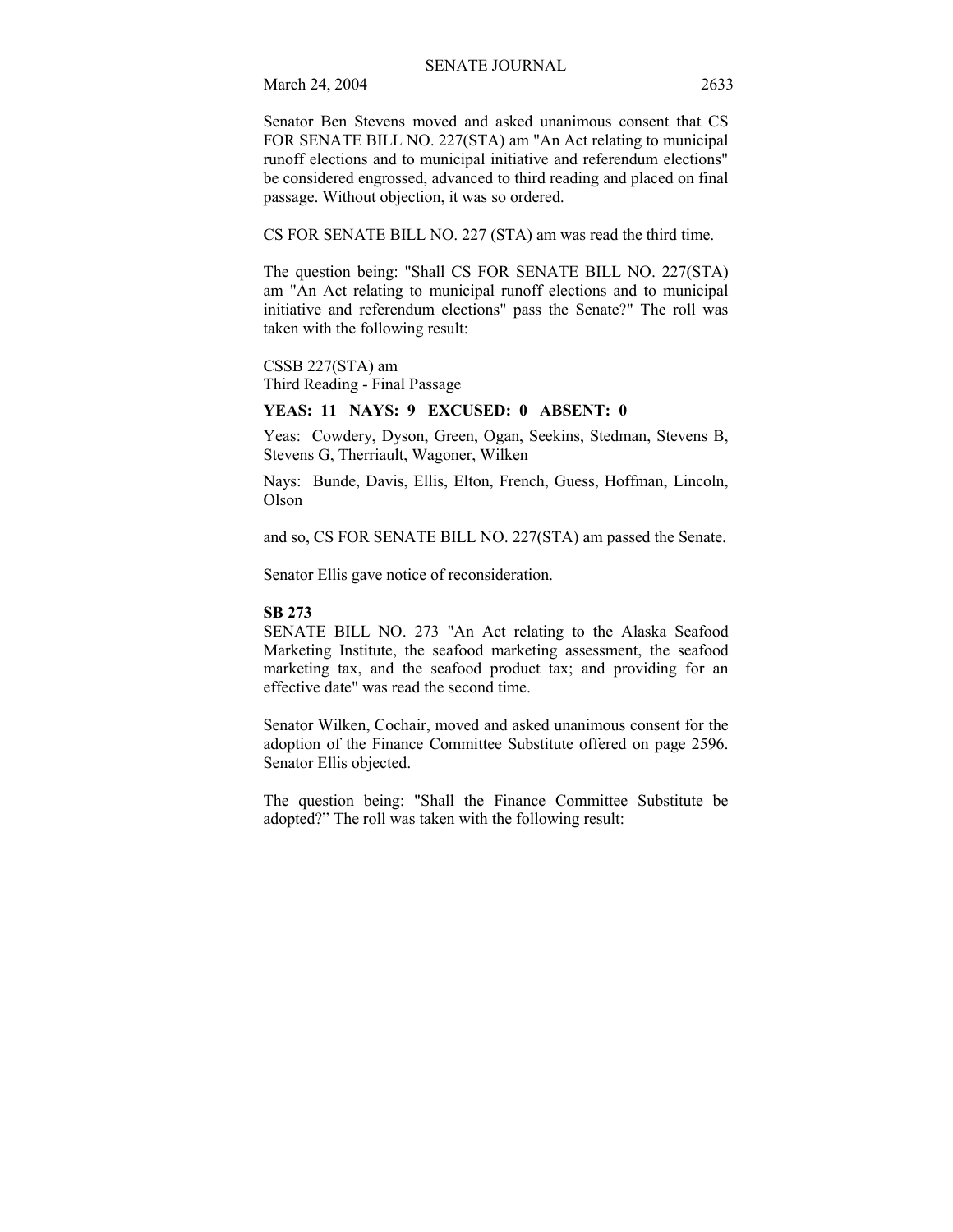SB 273 Second Reading Adopt Finance Committee Substitute?

#### **YEAS: 14 NAYS: 6 EXCUSED: 0 ABSENT: 0**

Yeas: Bunde, Cowdery, Dyson, Green, Hoffman, Ogan, Olson, Seekins, Stedman, Stevens B, Stevens G, Therriault, Wagoner, Wilken

Nays: Davis, Ellis, Elton, French, Guess, Lincoln

and so, CS FOR SENATE BILL NO. 273(FIN) "An Act amending the size, membership, and powers of the board of directors of the Alaska Seafood Marketing Institute and making a corresponding change in the quorum requirement; authorizing the establishment of the seafood marketing assessment at a rate of 0.5 percent or 0.6 percent of the value of seafood products produced; providing for an election to retain, terminate, or increase the seafood marketing assessment; providing for the repeal of the salmon marketing tax and provisions related to the salmon marketing tax; and providing for an effective date" was adopted.

Senator Ben Stevens moved and asked unanimous consent that the bill be considered engrossed, advanced to third reading and placed on final passage. Objections were heard.

President Therriault stated CS FOR SENATE BILL NO. 273(FIN) will be on the March 26 calendar.

#### **SB 277**

SENATE BILL NO. 277 "An Act relating to the Alaska Commission on Postsecondary Education; relating to the Alaska Student Loan Corporation; relating to bonds of the corporation; relating to loan and grant programs of the commission; relating to an exemption from the State Procurement Code regarding certain contracts of the commission or corporation; making conforming changes; and providing for an effective date" was read the second time.

Senator Wilken, Cochair, moved and asked unanimous consent for the adoption of the Finance Committee Substitute offered on page 2598. Senator Ellis objected, then withdrew his objection. There being no further objection, CS FOR SENATE BILL NO. 277(FIN) was adopted.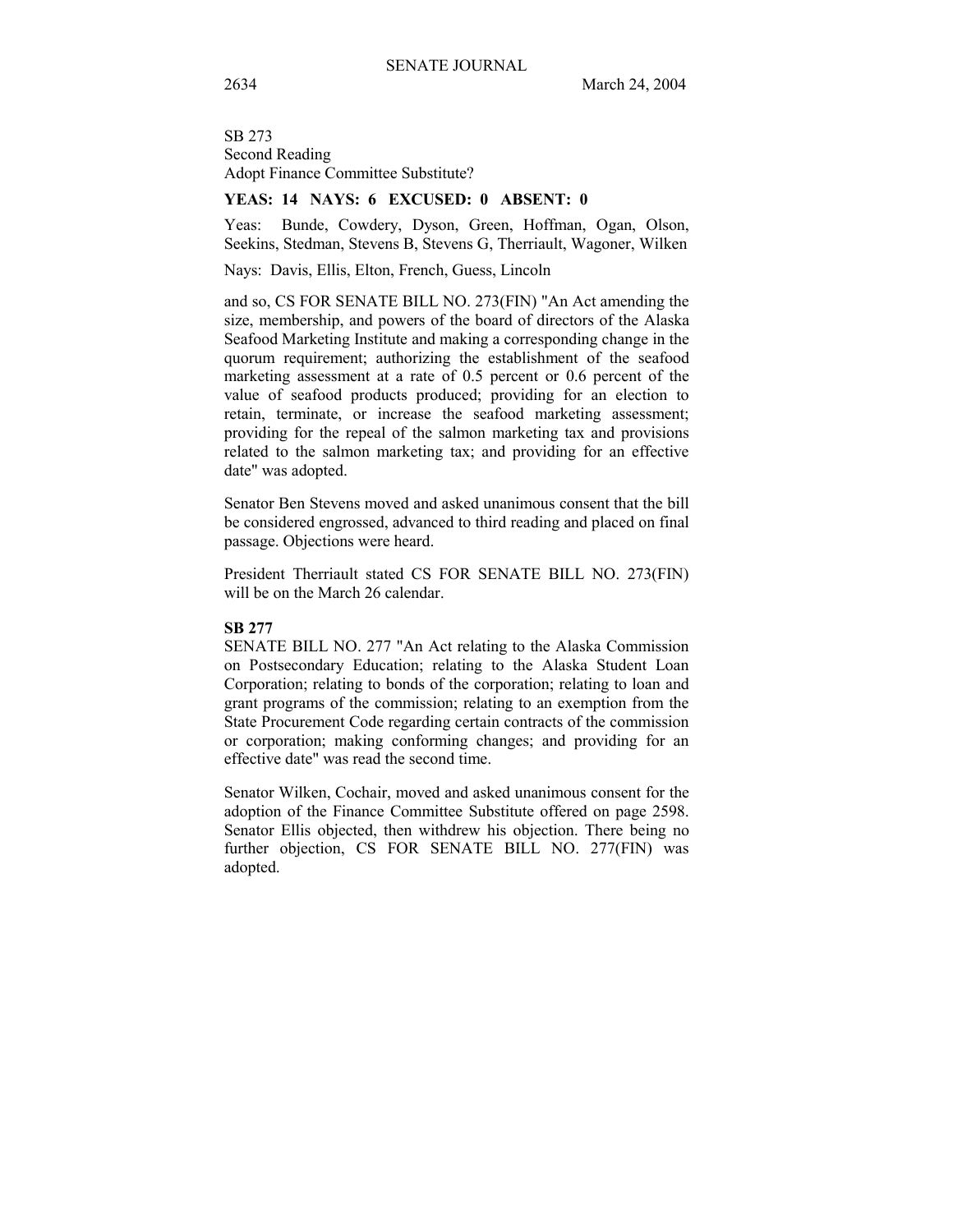Senator Guess offered Amendment No. 1:

Page 4, line 3, following "280,000,000.":

Insert "Subject to appropriation, the proceeds of bonds to finance projects under  $(a)(3)$  of this section may be distributed as follows:

(1) five percent to the department for public school major maintenance projects;

(2) 10 percent to the University of Alaska for construction and major maintenance projects; and

(3) 35 percent for public school construction projects."

Senator Guess moved for the adoption of Amendment No. 1. Senator Wilken objected.

President Therriault invoked Mason's Manual Rule 121(5).

Senator Ben Stevens rose to a point of order. President Therriault cautioned members to proceed in order.

Senator Elton called the Senate. The call was satisfied.

The question being: "Shall Amendment No. 1 be adopted?" The roll was taken with the following result:

CSSB 277(FIN) Second Reading Amendment No. 1

#### **YEAS: 8 NAYS: 12 EXCUSED: 0 ABSENT: 0**

Yeas: Davis, Ellis, Elton, French, Guess, Hoffman, Lincoln, Olson

Nays: Bunde, Cowdery, Dyson, Green, Ogan, Seekins, Stedman, Stevens B, Stevens G, Therriault, Wagoner, Wilken

and so, Amendment No. 1 was not adopted.

Senator Ben Stevens moved and asked unanimous consent that the bill be considered engrossed, advanced to third reading and placed on final passage. Without objection, it was so ordered.

CS FOR SENATE BILL NO. 277(FIN) was read the third time.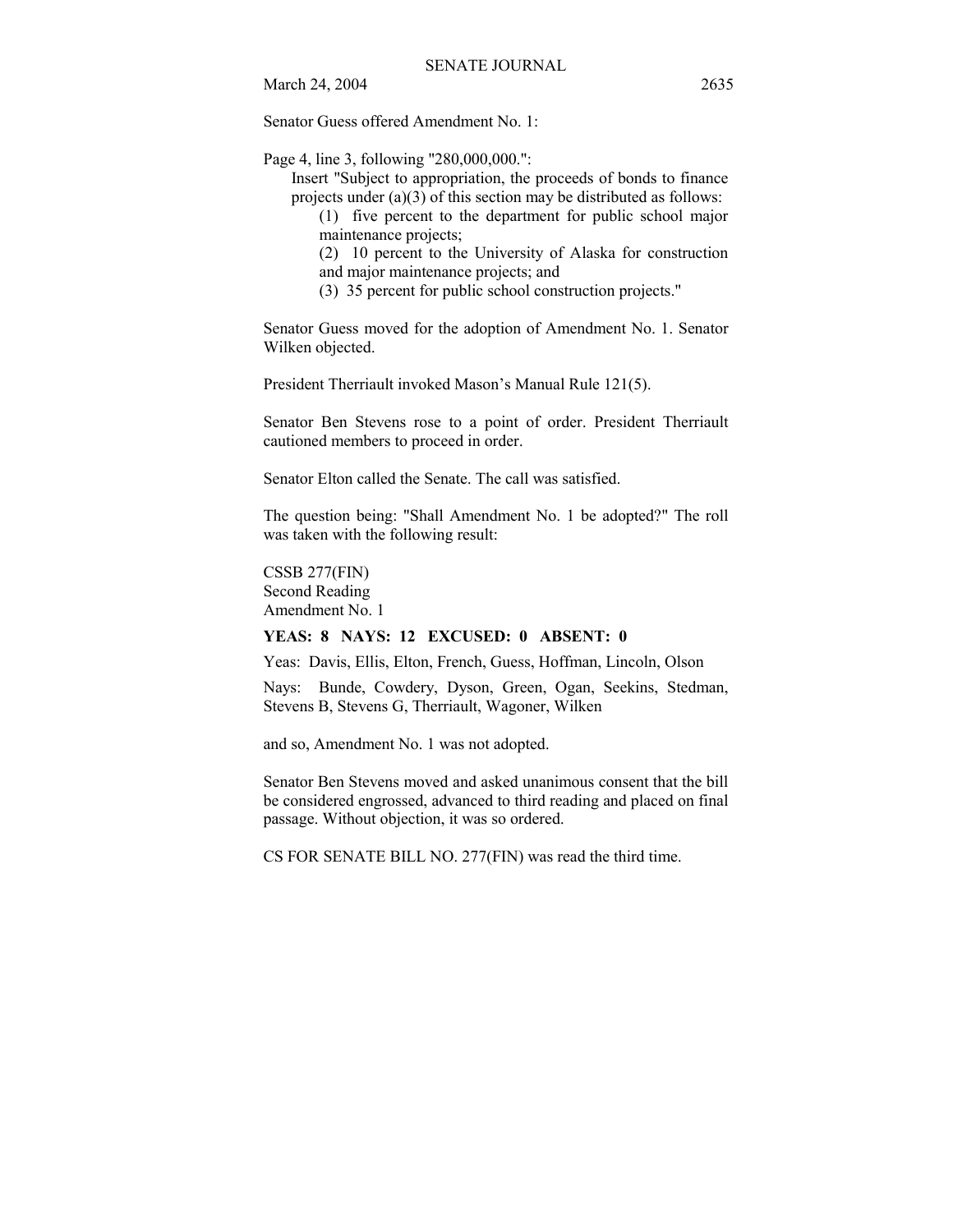The question being: "Shall CS FOR SENATE BILL NO. 277(FIN) "An Act relating to the Alaska Commission on Postsecondary Education; relating to the Alaska Student Loan Corporation; relating to bonds of the corporation; relating to loan and grant programs of the commission; relating to an exemption from the State Procurement Code regarding certain contracts of the commission or corporation; making conforming changes; and providing for an effective date" pass the Senate?" The roll was taken with the following result:

CSSB 277(FIN) Third Reading - Final Passage Effective Dates

#### **YEAS: 20 NAYS: 0 EXCUSED: 0 ABSENT: 0**

Yeas: Bunde, Cowdery, Davis, Dyson, Ellis, Elton, French, Green, Guess, Hoffman, Lincoln, Ogan, Olson, Seekins, Stedman, Stevens B, Stevens G, Therriault, Wagoner, Wilken

and so, CS FOR SENATE BILL NO. 277(FIN) passed the Senate.

Senator Ben Stevens moved and asked unanimous consent that the vote on the passage of the bill be considered the vote on the effective date clauses. Without objection, it was so ordered and the bill was referred to the Secretary for engrossment.

#### **Third Reading of Senate Bills**

**SB 344**

SENATE BILL NO. 344 was read the third time.

Senator Therriault declared a conflict of interest.

The question being: "Shall SENATE BILL NO. 344 "An Act relating to the Uniform Probate Code and trusts, including pleadings, orders, nonprobate assets, estates of decedents, minors, protected persons, incapacitated persons, guardians, conservators, trustees, foreign trusts, principal and income, and transfer restrictions; relating to corporate voting trusts; and providing for an effective date" pass the Senate?" The roll was taken with the following result: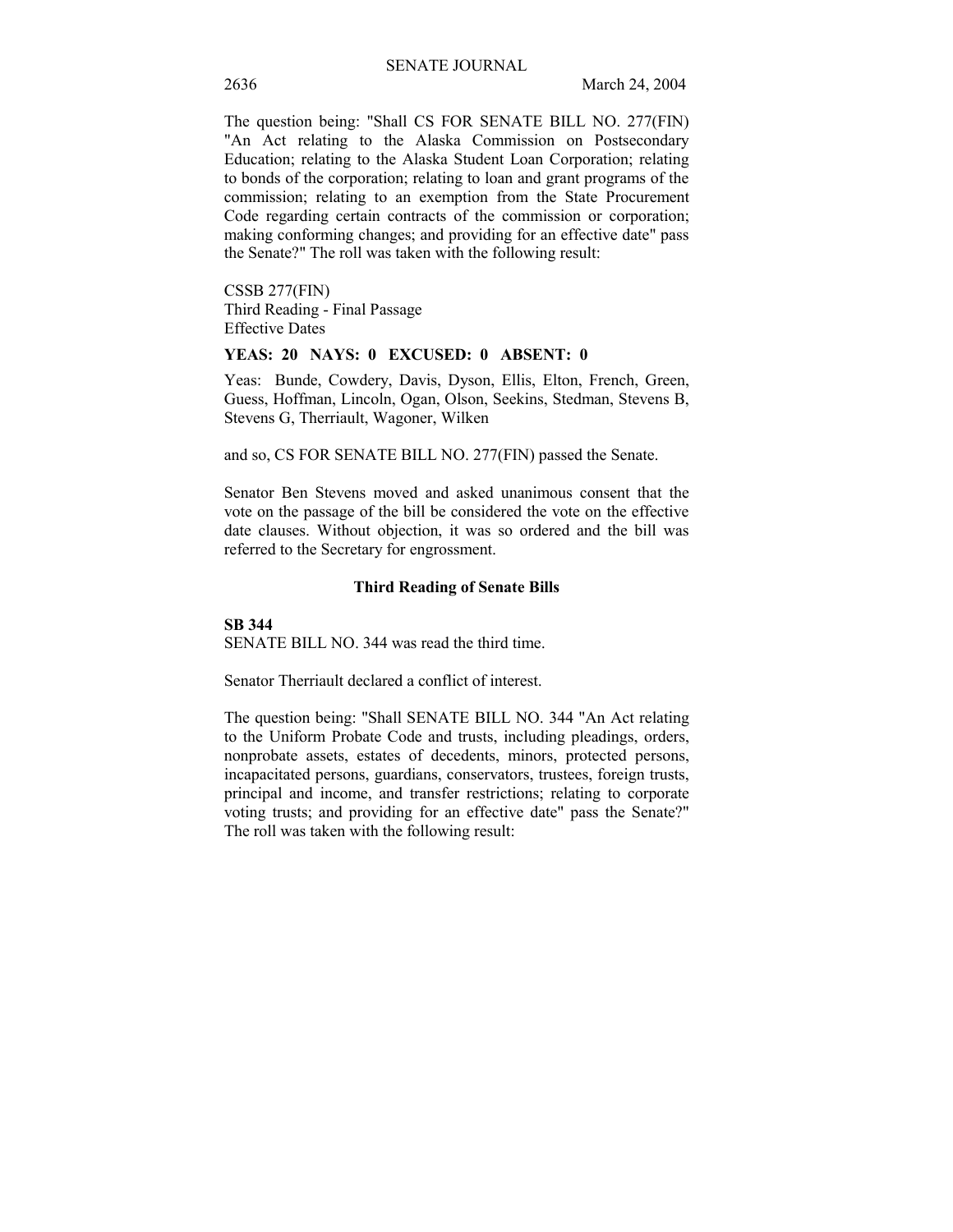SB 344 Third Reading - Final Passage Effective Date

#### **YEAS: 20 NAYS: 0 EXCUSED: 0 ABSENT: 0**

Yeas: Bunde, Cowdery, Davis, Dyson, Ellis, Elton, French, Green, Guess, Hoffman, Lincoln, Ogan, Olson, Seekins, Stedman, Stevens B, Stevens G, Therriault, Wagoner, Wilken

and so, SENATE BILL NO. 344 passed the Senate.

Senator Ben Stevens moved and asked unanimous consent that the vote on the passage of the bill be considered the vote on the effective date clause. Without objection, it was so ordered.

Senator Ellis gave notice of reconsideration.

#### **Citations**

Honoring - Linda Boisseau Representative(s) Fate, Stepovich, Holm Senator(s) Seekins, Therriault, Bunde, Cowdery, Davis, Dyson, Elton, Green, Guess, Hoffman, Lincoln, Olson, Stedman, Ben Stevens, Gary Stevens, Wagoner, Wilken

Senator Ben Stevens moved and asked unanimous consent that the citation be adopted. Without objection, the citation was adopted and referred to the Secretary for transmittal.

#### **Unfinished Business**

#### **SB 91**

Senator Ellis moved and asked unanimous consent to be shown as a cosponsor on SPONSOR SUBSTITUTE FOR SENATE BILL NO. 91 "An Act relating to the base student allocation used in the formula for state funding of public education; and providing for an effective date." Without objection, it was so ordered.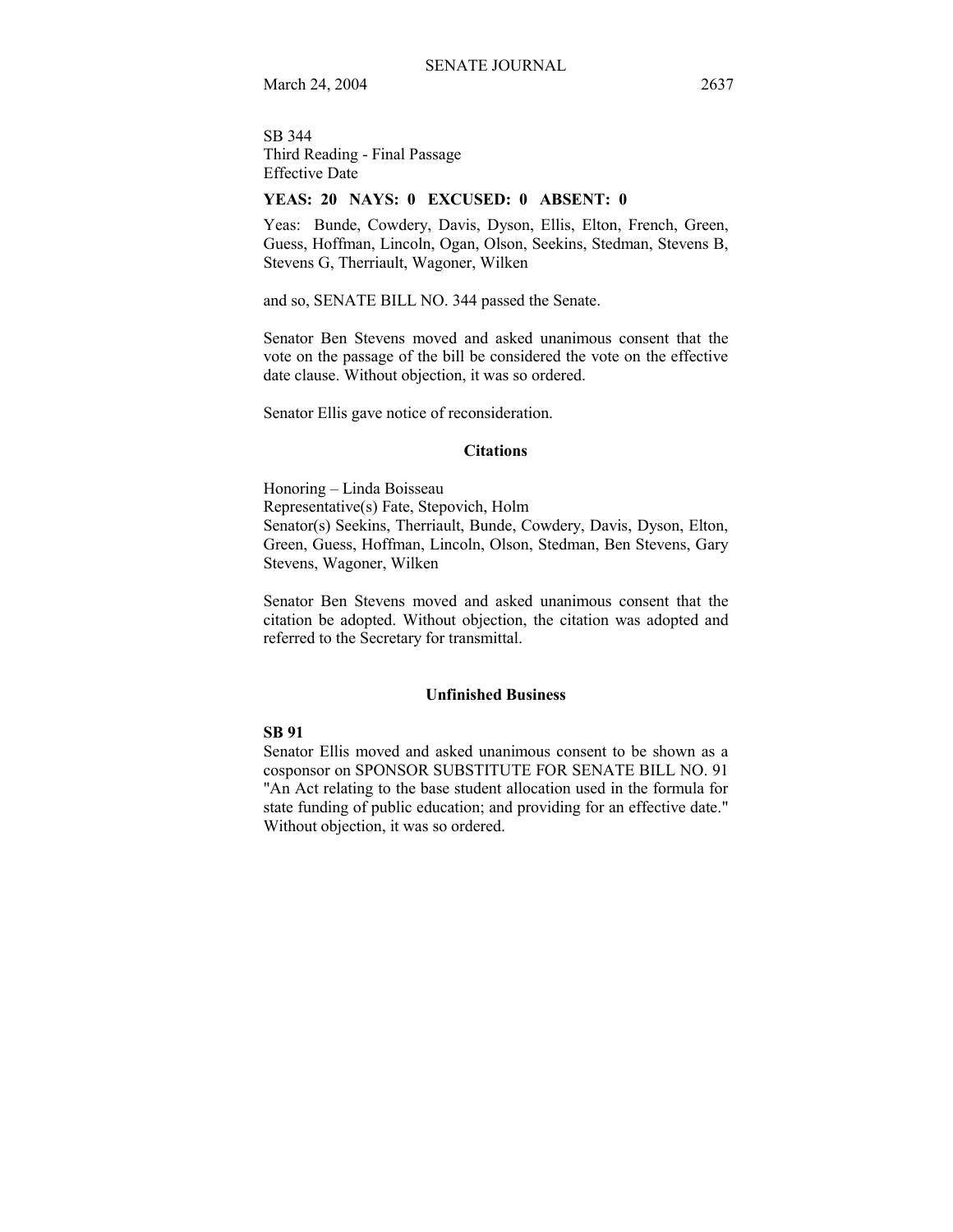## **SB 286**

Senator Dyson moved and asked unanimous consent to be shown as a cosponsor on SENATE BILL NO. 286 "An Act relating to direct marketing fisheries businesses, to the fisheries business tax, and to liability for payment of taxes and assessments on the sale or transfer of fishery resources; and providing for an effective date." Without objection, it was so ordered.

#### **SB 345**

Senator Dyson moved and asked unanimous consent to be shown as a cosponsor on SENATE BILL NO. 345 "An Act relating to civil liability associated with aircraft runways, airfields, and landing areas." Without objection, it was so ordered.

Senator Hoffman moved and asked unanimous consent to be excused from a call of the Senate on March 26. Without objection, Senator Hoffman was excused.

Senator Guess moved and asked unanimous consent to be excused from a call of the Senate on March 26. Without objection, Senator Guess was excused.

Senator Lincoln moved and asked unanimous consent to be excused from a call of the Senate on March 29. Without objection, Senator Lincoln was excused.

Senator French moved and asked unanimous consent to be excused from the Senate, not subject to a call, from March 29 to morning plane time, March 30. Without objection, Senator French was excused.

Senator Olson moved and asked unanimous consent to be excused from a call of the Senate from plane time, March 26 to plane time, March 29. Without objection, Senator Olson was excused.

#### **Announcements**

Announcements are at the end of the journal.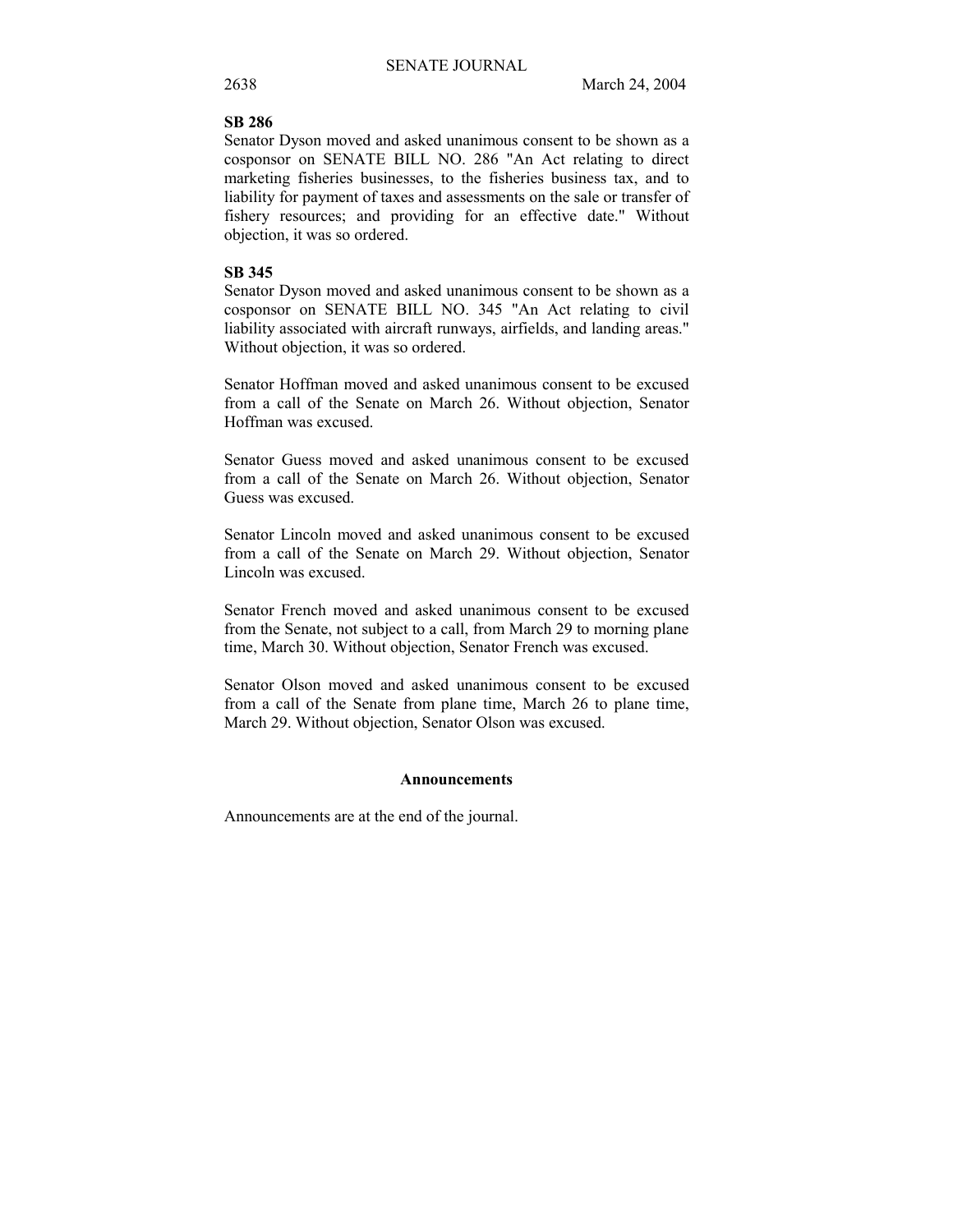## **Engrossment**

### **SB 277**

CS FOR SENATE BILL NO. 277(FIN) "An Act relating to the Alaska Commission on Postsecondary Education; relating to the Alaska Student Loan Corporation; relating to bonds of the corporation; relating to loan and grant programs of the commission; relating to an exemption from the State Procurement Code regarding certain contracts of the commission or corporation; making conforming changes; and providing for an effective date" was engrossed, signed by the President and Secretary and transmitted to the House for consideration.

#### **Adjournment**

Senator Ben Stevens moved and asked unanimous consent that the Senate stand in adjournment until 10:00 a.m., March 26, 2004. Without objection, the Senate adjourned at 1:32 p.m.

> Kirsten Waid Secretary of the Senate

> > March 2004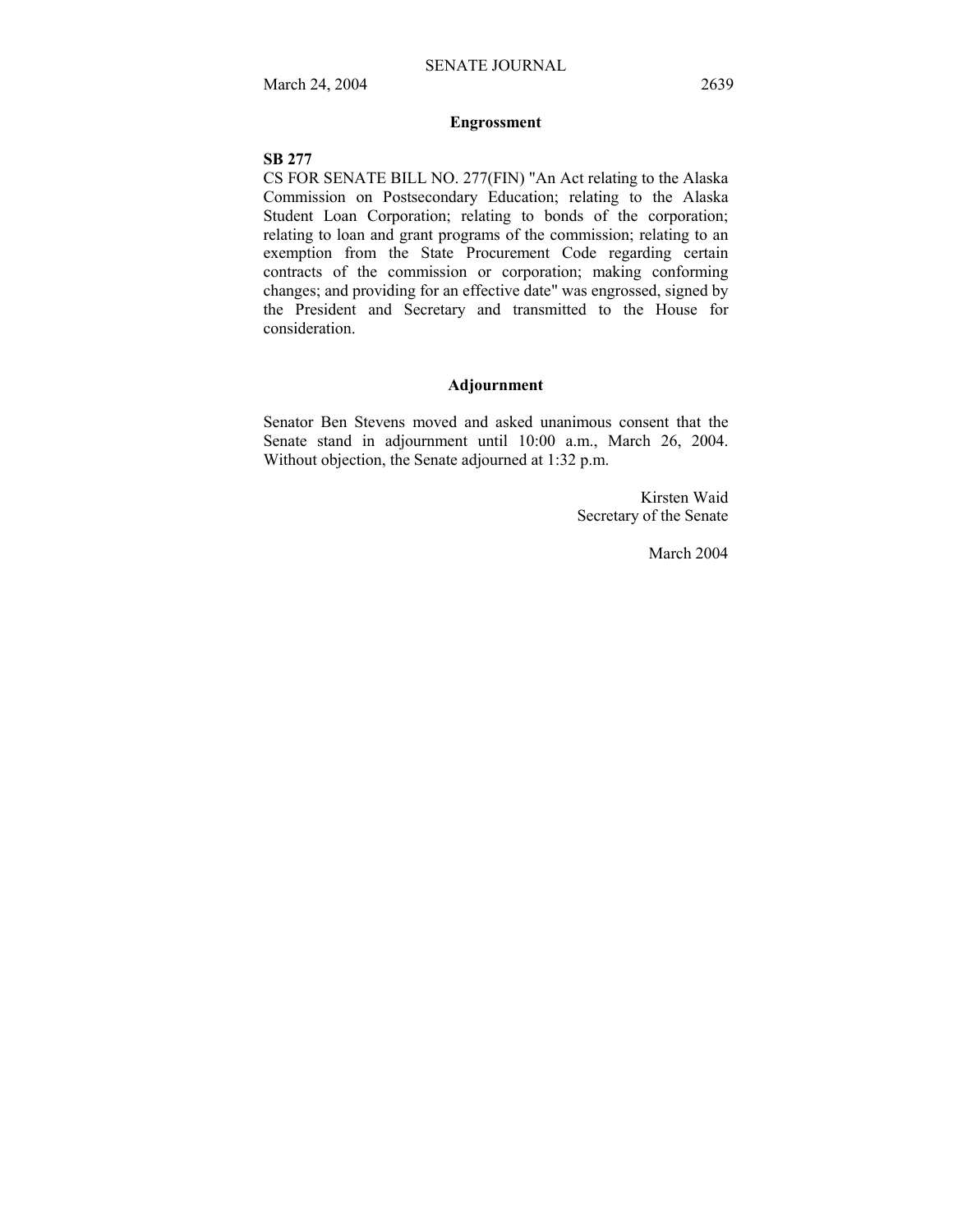#### **Announcements**

Americans with Disabilities Act Notice - Persons with disabilities who require special accommodation or alternative communication formats to access committee meetings may contact the appropriate committee office or the Legislative Information Office in their community. Reasonable advance notice is needed to accommodate the request. For further information, call the ADA Coordinator at 465-3854 Voice/465-4980 TDD.

## **STANDING COMMITTEES**

+ indicates teleconference

= indicates bill previously heard/scheduled

## **COMMUNITY & REGIONAL AFFAIRS**

| <b>Mar 24</b> | Wednesday                                                                                               | Fahrenkamp 203 | $2:00$ PM |
|---------------|---------------------------------------------------------------------------------------------------------|----------------|-----------|
|               | -- Time Change --<br>SB 267 SENIOR WIDOW(ER) PROPERTY TAX EXEMPTION<br>Bills Previously Heard/Scheduled |                |           |

| <b>Mar 26</b> | Fridav               | Fahrenkamp 203 | 1:30 PM |
|---------------|----------------------|----------------|---------|
|               | No Meeting Scheduled |                |         |
|               |                      |                |         |

## **FINANCE**

|     | <b>Mar 24</b> |                                                          | Wednesday <b>Senate Finance 532</b> 9:00 AM        |         |
|-----|---------------|----------------------------------------------------------|----------------------------------------------------|---------|
|     |               |                                                          | += SB 328 NATIONAL FOREST INCOME PROGRAM/DCED REGS |         |
| $+$ |               |                                                          | SB 286 DIRECT MARKETING FISHERIES BUSINESS         |         |
|     |               | + SB 366 STATE SALES TAX                                 |                                                    |         |
| $+$ |               | Bills Previously Heard/Scheduled                         |                                                    |         |
|     |               |                                                          | += SJR 3 CONST AM: APPROPRIATION/SPENDING LIMIT    |         |
|     |               |                                                          |                                                    |         |
|     | <b>Mar 25</b> | Thursday                                                 | <b>Senate Finance 532</b>                          | 9:00 AM |
|     |               | += SB 306 NATUROPATHIC MEDICINE                          |                                                    |         |
|     |               |                                                          | + SB 298 OFF-ROAD VEHICLE USE ON DALTON HIGHWAY    |         |
| $+$ |               | Bills Previously Heard/Scheduled                         |                                                    |         |
|     |               | += SB 35 APPROPRIATIONS: K-12, UNIVERSITY                |                                                    |         |
|     |               | <teleconference -="" listen="" only=""></teleconference> |                                                    |         |
|     |               | $\leftarrow$ SB 366 STATE SALES TAX                      |                                                    |         |
|     |               | $\leq$ Teleconference - Listen Only>                     |                                                    |         |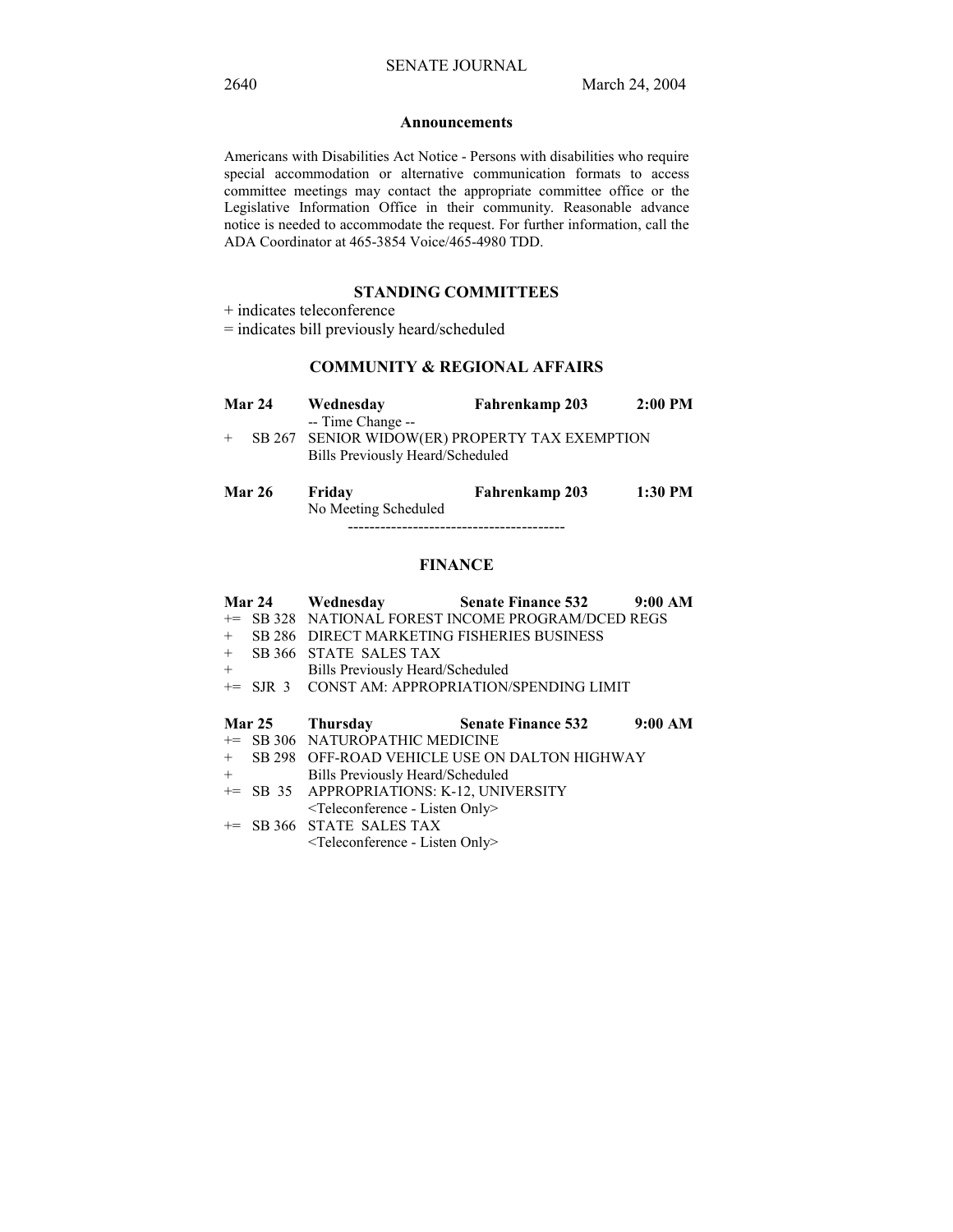## SENATE JOURNAL

# **FINANCE (continued)**

| Mar 26 Friday |                                          | <b>Senate Finance 532</b>                   | 9:00 AM |
|---------------|------------------------------------------|---------------------------------------------|---------|
|               | + SB 301 PIONEERS' HOMES/VETERANS' HOMES |                                             |         |
|               |                                          | SB 256 APPROP: OPERATING BUDGET/LOANS/FUNDS |         |
|               | SB 258 APPROP: MENTAL HEALTH BUDGET      |                                             |         |
|               | Bills Previously Heard/Scheduled         |                                             |         |
|               |                                          |                                             |         |
|               |                                          |                                             |         |

# **HEALTH, EDUCATION & SOCIAL SERVICES**

| <b>Mar 24</b> | Wednesday                                | <b>Butrovich 205</b> | $1:30$ PM |
|---------------|------------------------------------------|----------------------|-----------|
|               | += HB 25 HEALTH CARE SERVICES DIRECTIVES |                      |           |
|               | Bills Previously Heard/Scheduled         |                      |           |

| <b>Mar 26</b> | Friday                           | <b>Butrovich 205</b> | 1:30 PM |
|---------------|----------------------------------|----------------------|---------|
| $+$           | <b>CONFIRMATION HEARINGS</b>     |                      |         |
|               | Bills Previously Heard/Scheduled |                      |         |
|               |                                  |                      |         |

## **JUDICIARY**

|        | <b>Mar 24</b> | Wednesday                                               | <b>Butrovich 205</b> 8:00 AM |         |
|--------|---------------|---------------------------------------------------------|------------------------------|---------|
| $^{+}$ |               | <b>HB 414 U.S.SENATE VACANCY/DEF OF POLITICAL PARTY</b> |                              |         |
| $+$    | SB 338        | CLAIMS AGAINST STATE EMPLOYEES                          |                              |         |
| $+=$   | SB 170        | CRIMINAL LAW/SENTENCING/ PROBATION/PAROLE               |                              |         |
| $^{+}$ |               | Bills Previously Heard/Scheduled                        |                              |         |
|        |               |                                                         |                              |         |
|        | Mar 26 Friday |                                                         | <b>Butrovich 205</b>         | 8:00 AM |
| $^{+}$ |               | SB 311 INSURANCE & WORKERS' COMPENSATION SYSTEM         |                              |         |
| $^{+}$ |               | <b>HB 230 POLITICAL SIGNS ON PRIVATE PROPERTY</b>       |                              |         |
| $+$    | <b>SB 308</b> | DOMESTIC VIOLENCE PROTECTIVE ORDERS                     |                              |         |
| $+=$   |               | SB 345 LIABILITY FOR AIRPORTS AND AIRSTRIPS             |                              |         |
| $^{+}$ |               | Bills Previously Heard/Scheduled                        |                              |         |
|        |               |                                                         |                              |         |

## **LABOR & COMMERCE**

|  | Mar 25 Thursday                               | <b>Beltz 211</b> 1:30 PM |  |
|--|-----------------------------------------------|--------------------------|--|
|  | + SB 368 TOBACCO TAX; LICENSING; PENALTIES    |                          |  |
|  | + HB 285 ELECTRONIC TRANSACTIONS & SIGNATURES |                          |  |
|  | + HB 15 SOLICITATIONS/CONSUMER PROTECTION     |                          |  |
|  | Bills Previously Heard/Scheduled              |                          |  |
|  | Including but Not Limited to:                 |                          |  |
|  | $\blacksquare$                                |                          |  |

+= SB 337 ENERGY PROGRAMS & FUNDS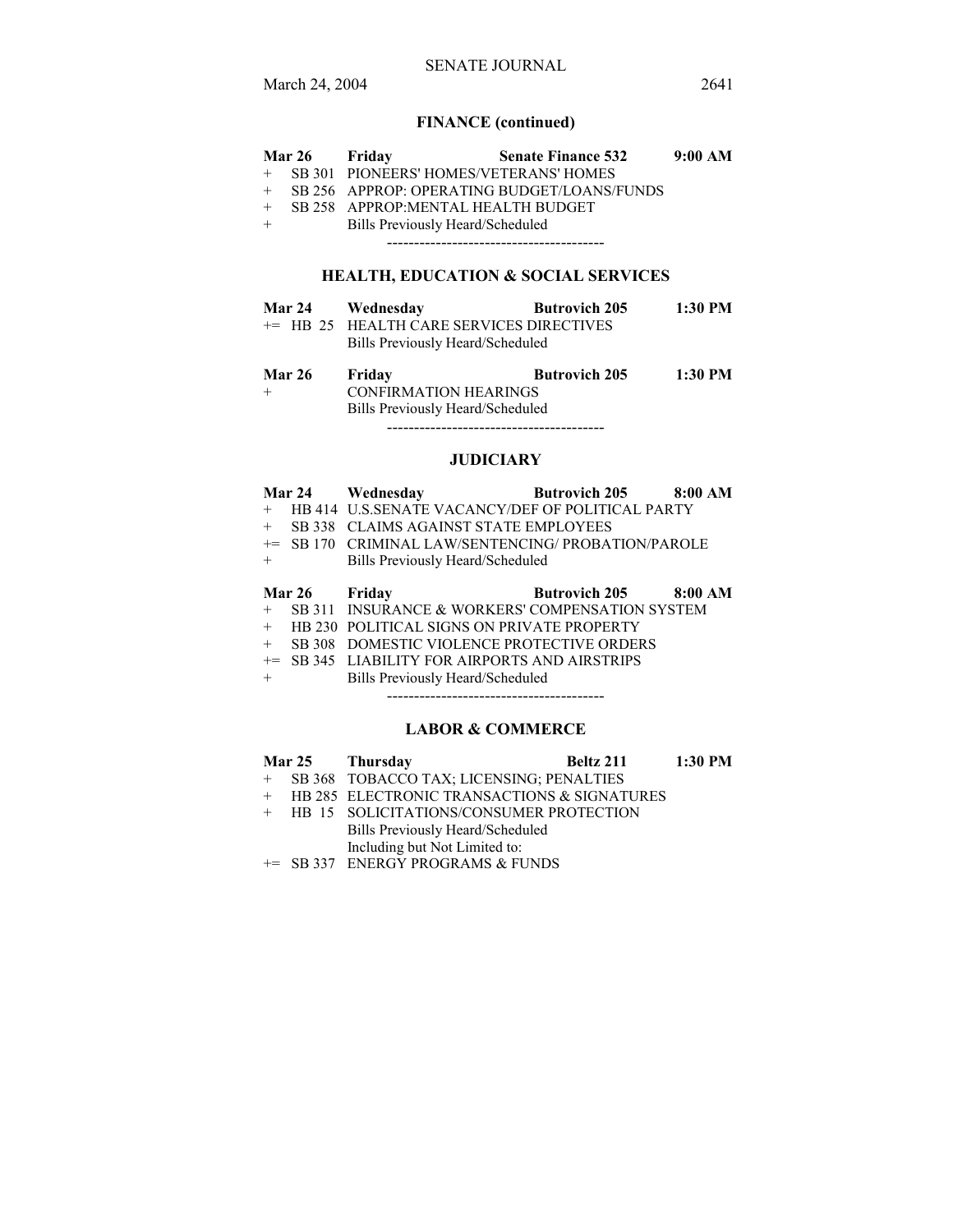## **RESOURCES**

|     |               | Mar 24 Wednesday                               | <b>Butrovich 205</b> | 3:30 PM |
|-----|---------------|------------------------------------------------|----------------------|---------|
|     |               | SB 329 NUISANCE MOOSE                          |                      |         |
| $+$ |               | HB 344 MINING FEES/LABOR/ROYALTIES/ABANDONMENT |                      |         |
|     |               | Bills Previously Heard/Scheduled               |                      |         |
|     |               |                                                |                      |         |
|     | <b>Mar 26</b> | Friday                                         | <b>Butrovich 205</b> | 3:30 PM |
|     |               | Bills Previously Heard/Scheduled               |                      |         |

----------------------------------------

## **STATE AFFAIRS**

|  | Mar 25 Thursday                                | Beltz 211 3:30 PM |  |
|--|------------------------------------------------|-------------------|--|
|  | += SCR 12 BOROUGH INCORPORATION: UNORG AREAS   |                   |  |
|  | + HB 213 PROVISIONAL DRIVER'S LICENSE          |                   |  |
|  | + HB 337 ANATOMICAL GIFTS REGISTRY             |                   |  |
|  | + HB 350 CRIME VICTIMS' COMPENSATION FOR ARSON |                   |  |
|  | Bills Previously Heard/Scheduled               |                   |  |

----------------------------------------

## **TRANSPORTATION**

| <b>Mar 25</b> | Thursday | <b>Butrovich 205</b>                          | $1:30$ PM |
|---------------|----------|-----------------------------------------------|-----------|
|               |          | HB 93 BOATING SAFETY, REGISTRATION, NUMBERING |           |

----------------------------------------

## **FINANCE SUBCOMMITTEES**

#### **ADMINISTRATION**

| <b>Mar 26</b> | Friday                 | Fahrenkamp 203 | 8:00 AM |
|---------------|------------------------|----------------|---------|
|               | FY 05 Budget Close-out |                |         |

----------------------------------------

## **COMMUNITY AND ECONOMIC DEVELOPMENT**

| <b>Mar 25</b> | <b>Thursday</b>   | <b>Senate Finance 532</b> | 1:30 PM |
|---------------|-------------------|---------------------------|---------|
|               | -- Time Change -- |                           |         |
|               | Close-out         |                           |         |

----------------------------------------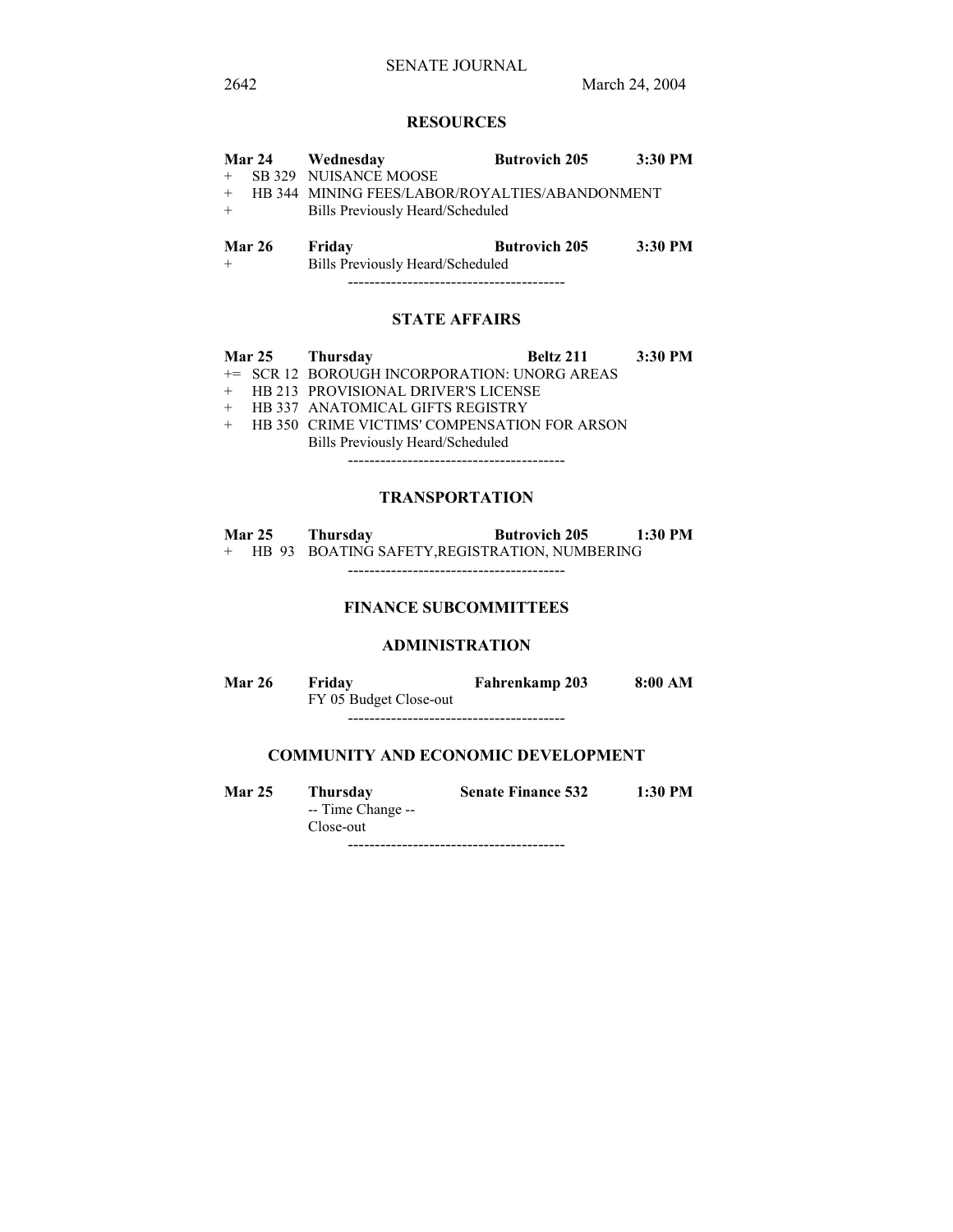# **FINANCE SUBCOMMITTEES (continued)**

## **CORRECTIONS**

| Mar 24 | Wednesday<br>FY 05 Budget Close-out | <b>Senate Finance 532</b> | $5:00 \text{ PM}$ |
|--------|-------------------------------------|---------------------------|-------------------|
|        |                                     |                           |                   |

### **COURT SYSTEM**

**Mar 25 Thursday Senate Finance 532 1:00 PM**  FY 05 Budget Request ----------------------------------------

## **EDUCATION & EARLY DEVELOPMENT**

| <b>Mar 25</b> | Thursdav | <b>Senate Finance 532</b>        | $5:00$ PM |
|---------------|----------|----------------------------------|-----------|
|               |          | FY 05 Operating Budget Close-out |           |
|               |          |                                  |           |

## **FISH & GAME**

| <b>Mar 25</b> | Thursday                        | <b>Fahrenkamp 203</b> | 4:00 PM |
|---------------|---------------------------------|-----------------------|---------|
|               | Fish & Game Budget Subcommittee |                       |         |
|               |                                 |                       |         |

#### **GOVERNOR**

**Mar 25 Thursday Senate Finance 532 8:15 AM**  FY 05 Budget Request ----------------------------------------

### **NATURAL RESOURCES**

| <b>Mar 24</b> | Wednesday              | Fahrenkamp 203 | 8:00 AM |
|---------------|------------------------|----------------|---------|
|               | FY 05 Budget Close-out |                |         |
|               |                        |                |         |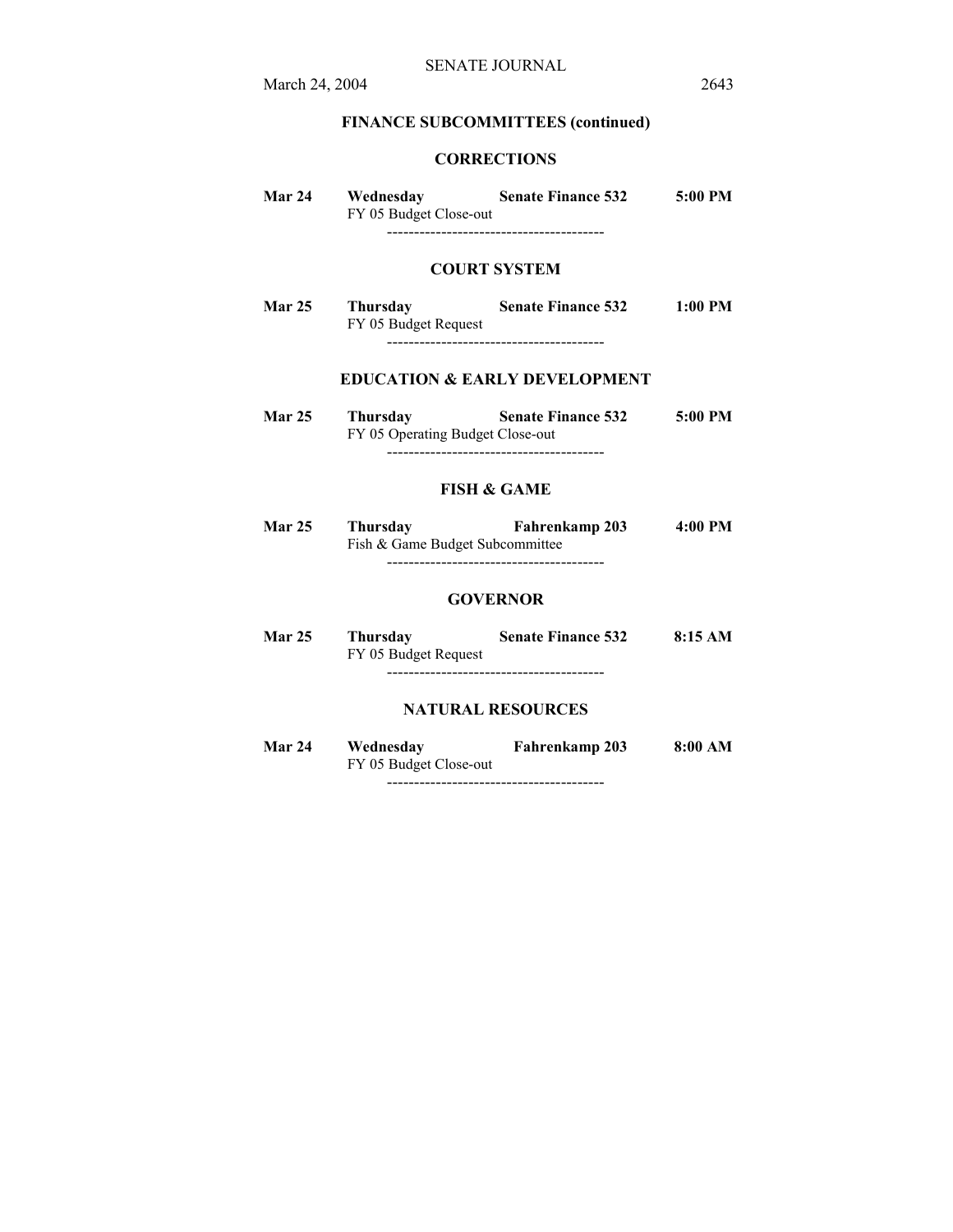### **FINANCE SUBCOMMITTEES (continued)**

## **PUBLIC SAFETY**

**Mar 30 Tuesday Beltz 211 8:00 AM**  Close-out

----------------------------------------

## **TRANSPORTATION & PUBLIC FACILITIES**

**Mar 25 Thursday Senate Finance 532 4:30 PM**  Close-out ----------------------------------------

## **SPECIAL COMMITTEES**

#### **WORLD TRADE AND STATE/FEDERAL RELATIONS**

**Mar 29 Monday Speakers Chambers 4:00 PM**  Joint w/(H) Economic Development Committee USDA International Trade Representative for Alaska ----------------------------------------

#### **JOINT COMMITTEES**

#### **LEGISLATIVE BUDGET & AUDIT**

**Apr 15 Thursday House Finance 519 12:00 PM**  Veteran's Home Feasibility Study Presented by ASCG ----------------------------------------

#### **LEGISLATIVE COUNCIL**

**Mar 25 Thursday House Finance 519 5:30 PM**  Time Extension of Mitchell Contract Ratification of Sanctioned Events Approval of Late Per Diem Requests Approval of ITB#397 & ITB#398 - Rewire & Remodel Anchorage Leased Office Space ----------------------------------------